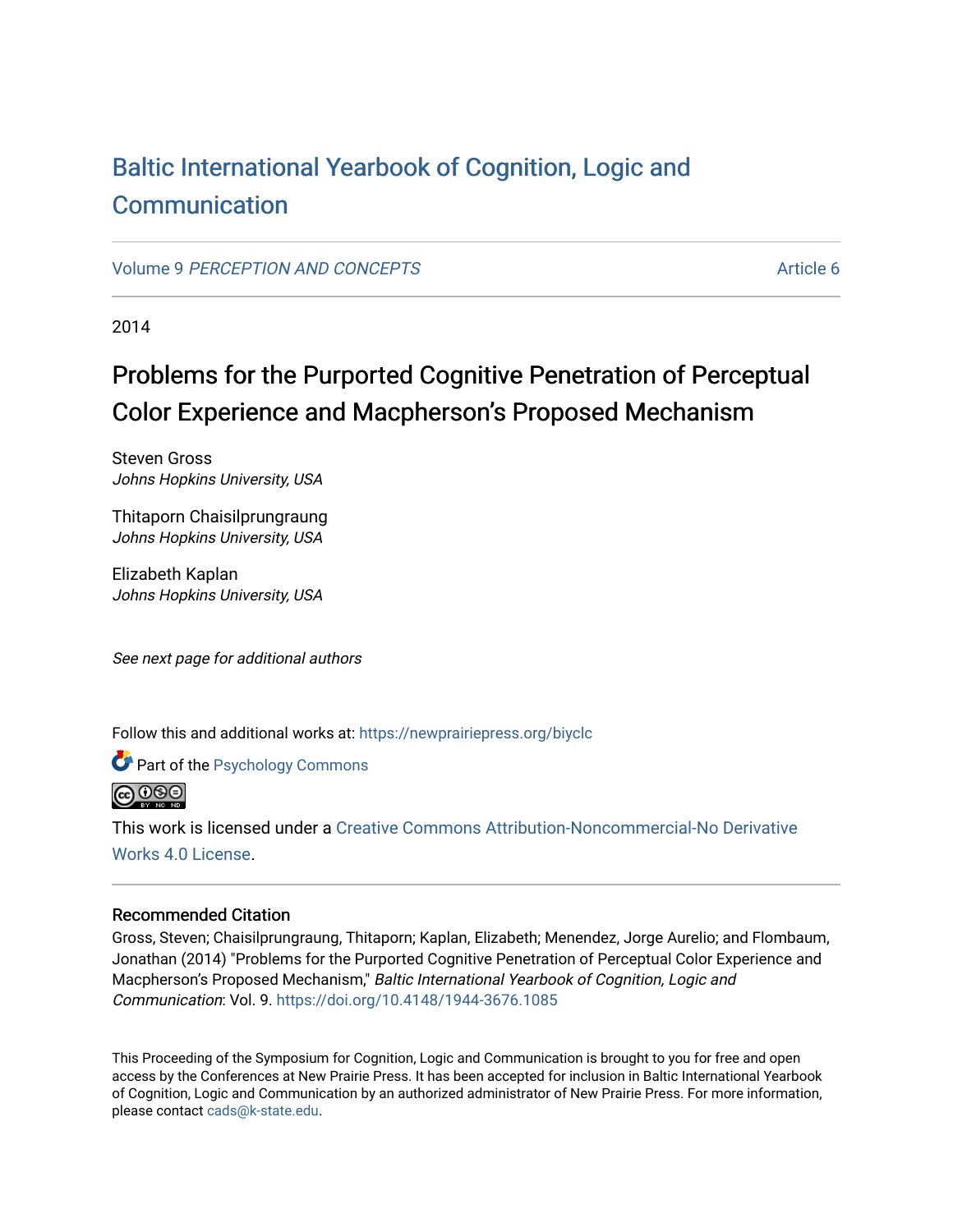## Problems for the Purported Cognitive Penetration of Perceptual Color Experience and Macpherson's Proposed Mechanism

## Authors

Steven Gross, Thitaporn Chaisilprungraung, Elizabeth Kaplan, Jorge Aurelio Menendez, and Jonathan Flombaum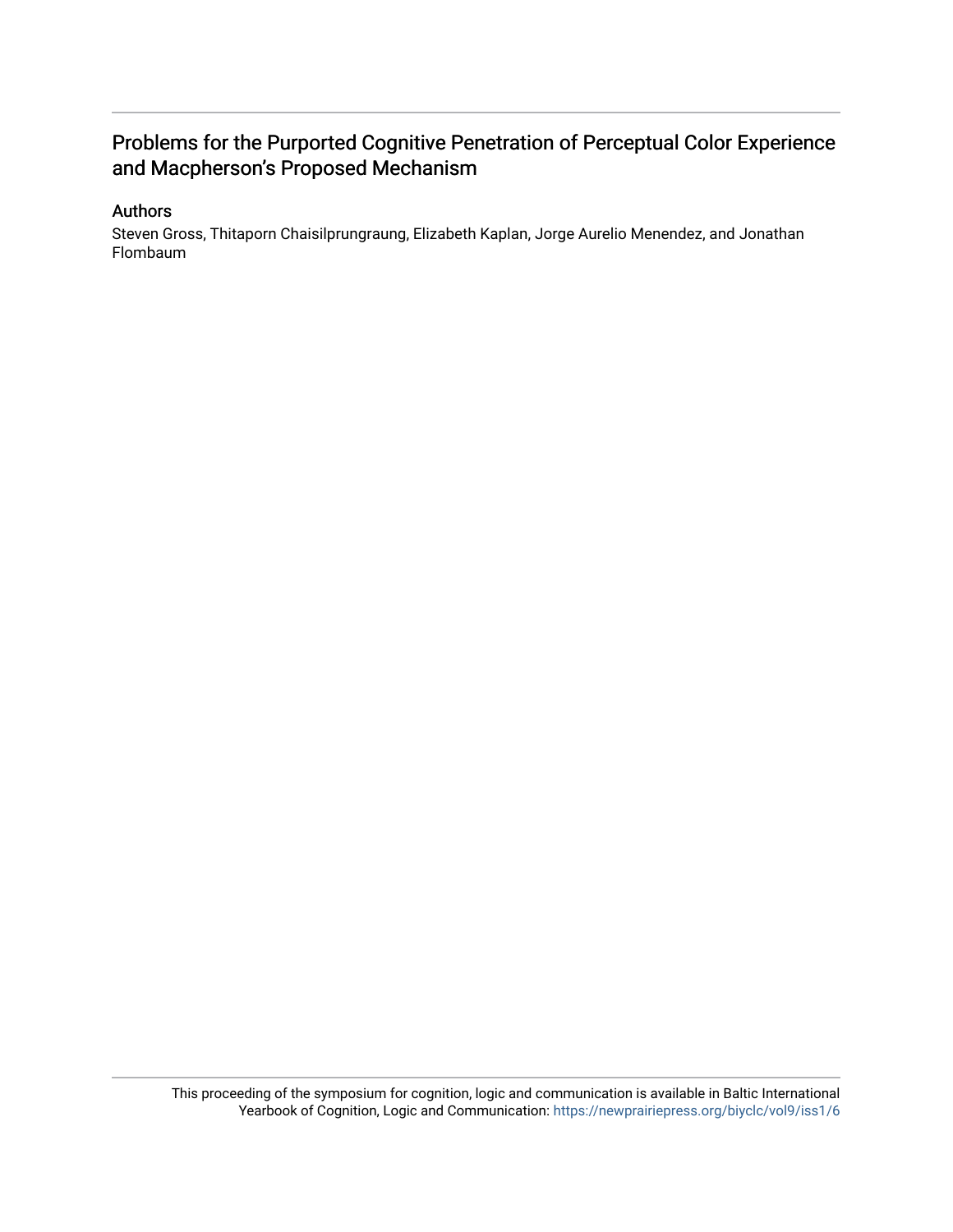The Baltic International Yearbook ofCognition, Logic and Communication

December 2014 pages 1[-30](#page-16-0)

 *Perception and Concepts*DOI: 10.4148/biyclc.v9i0.1085

STEVEN <sup>G</sup>ROSS THITAPORN CHAISILPRUNGRAUNG ELIZABETH KAPLAN<br>20 Augustus Munici JORGE <sup>A</sup>URELIO <sup>M</sup>ENENDEZ JONATHAN <sup>F</sup>LOMBAUMJohns Hopkins University

## PROBLEMS FOR THE PURPORTED COGNITIVE<br>PENETRATION OF PERCEPTILL COLOR PENETRATION OF PERCEPTUAL COLOR EXPERIENCE AND MACPHERSON'S PROPOSED MECHANISM

ABSTRACT: Fiona Macpherson [\(2012\)](#page-16-1) argues that various experimental results provide strong evidence in favor of the cognitive penetration of perceptual color experience. Moreover, she proposes <sup>a</sup> mechanism for how such cognitive penetration occurs. We argue, first, that the results on which Macpherson relies do not provide strong grounds for her claim of cognitive penetrability; and, second, that, if the results do reflect cognitive penetrability, then time-course considerations raise worries for her proposed mechanism. We base our arguments in par<sup>t</sup> on several of our ownexperiments, reported herein.

## **1. INTRODUCTION**

Experimental results sugges<sup>t</sup> that stored information relating shapes and colors can affect one's perceptual experience of color. For instance, Delk & [Fillenbaum](#page-16-2) [\(1965\)](#page-16-2) found that participants match heart-shaped

reddish-orange objects to <sup>a</sup> redder background than they do squareshaped reddish-orange objects. Fiona Macpherson [\(2012](#page-16-1)) argues that this result and others provide strong evidence in favor of the cognitive penetration of perceptual color experience. Moreover, she proposes <sup>a</sup>mechanism for how such cognitive penetration occurs.

Cognitive penetrability has been of grea<sup>t</sup> interest to <sup>p</sup>hilosophers for <sup>a</sup> variety of reasons. Philosophers share psychologists' interest in the relation of thought and perception and in cognitive architecture generally. But they concern themselves as well with the possible upshot of cognitive penetrability for questions regarding, for example, perceptual justification and the objectivity of scientific theorizing (reviewed in [Stokes](#page-16-3) [2013](#page-16-3)). In addition, one of the studies Macpherson cites — concerning perception and race (Levin & [Banaji](#page-16-4) [2006,](#page-16-4) discussed below) is relevant to issues in social cognition and normative social theory ofmore general significance.

In what follows, however, we argue, first, that the results on which Macpherson relies do not provide strong grounds for her claim of cognitive penetrability; and, second, that, if the results *do* reflect cognitive penetrability, then time-course considerations raise worries for her proposed mechanism.

### **2. BACKGROUND**

The term 'cognitive penetrability' was coined by Zenon Pylyshyn, who characterizes the <sup>p</sup>henomenon as one where "the function [<sup>a</sup> system] computes is sensitive, in <sup>a</sup> semantically coherent way, to the organism's goals and beliefs." [\(Pylyshyn](#page-16-5) [1999,](#page-16-5) p. 343) There has been some debate concerning the most fruitful way to further <sup>g</sup>loss, or reframe, what Pylyshyn puts his finger on. [\(Stokes](#page-16-3) [2013](#page-16-3); [Machery](#page-16-6) [forthcoming\)](#page-16-6) We can work with Macpherson's own characterization, applied by herin particular to perceptual experience:

... perceptual experience is cognitively impenetrable if it is not possible for two subjects (or one subject at differenttimes) to have two different experiences on account of <sup>a</sup> difference in their cognitive systems which makes this difference intelligible when certain facts about the case areheld fixed, namely, the nature of the [effect of the] proxi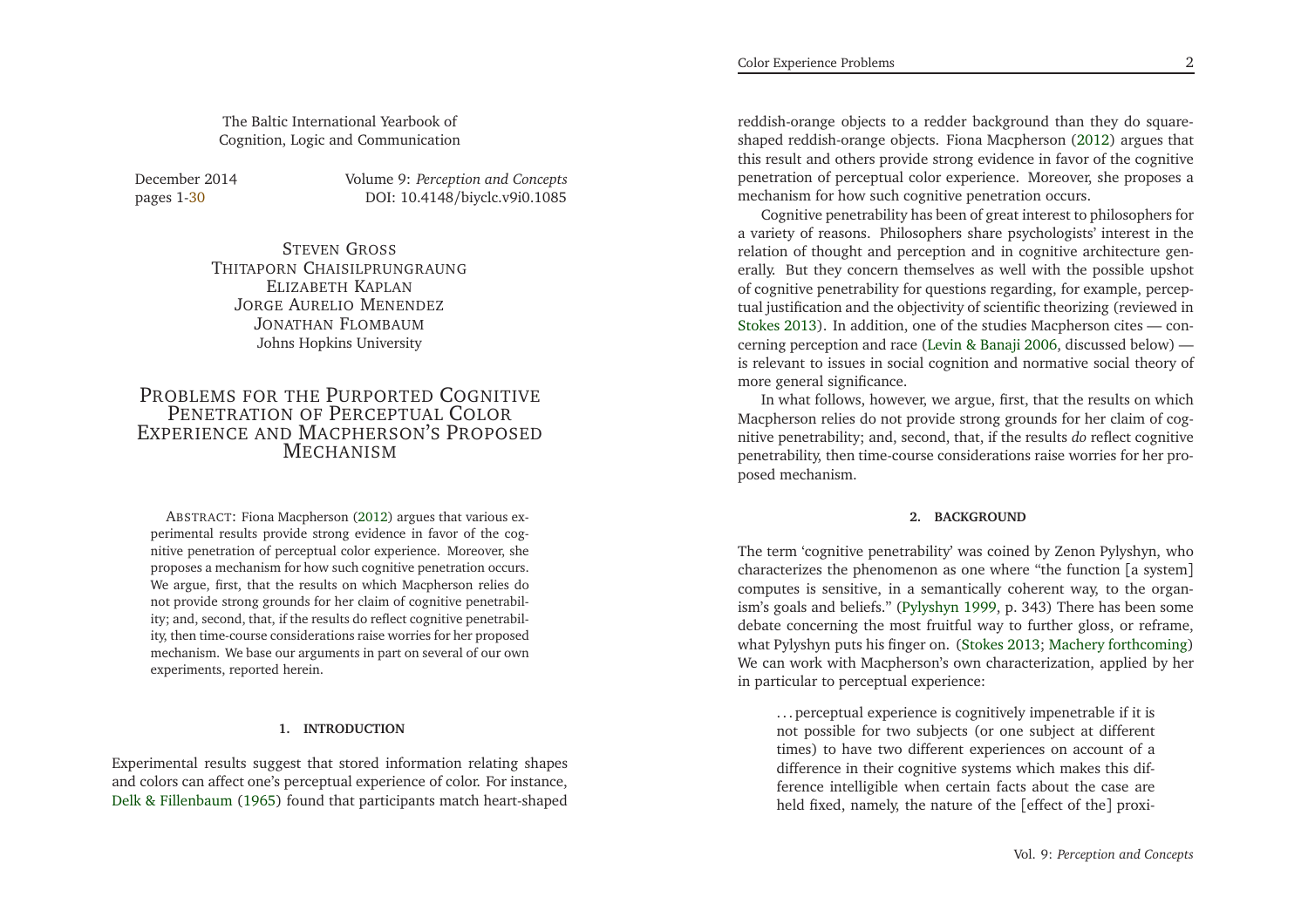mal stimulus on the sensory organ, the state of the sensory organ, and the location of attentional focus of the subject. [\(Macpherson](#page-16-1) [2012,](#page-16-1) p. 29)

Cognitive systems — which would be the *source* of the penetration are those responsible for such states as beliefs, desires, preferences, and intentions. Note that cognition as *opposed* to perception is meant. Of course, 'cognitive' is also often used in <sup>a</sup> way that *includes* perception, as in the <sup>p</sup>hrase 'cognitive science.' But the question is not whether some system influences itself. (One might have spoken instead of higher cog-nition or of conception.)<sup>[1](#page-15-0)</sup> The *target* of penetration would be percep tual experience, where 'experience' here indicates that <sup>p</sup>henomenally conscious perceptual states are at issue. Note that this differs from Pylyshyn's own target: his primary concern is to argue that <sup>a</sup> significant stage of visual processing — so-called early vision — is cognitivelyimpenetrable.

 In developing the case for cognitive penetrability of perceptual experience, Macpherson appeals to several experiments that appear to find color experience effects. Delk & [Fillenbaum](#page-16-2) [\(1965](#page-16-2)) had participants match the color of two-dimensional orange-red cardboard cutouts to <sup>a</sup> color-adjustable background. Some of the cut-outs were shaped like objects associated with red: hearts, lips, and apples. Others were shaped like objects not associated with red: squares, bells, horseheads, etc. Their main result was that cut-outs with shapes associated with red were color-matched to redder backgrounds than were cut-outs with shapes not associated with red. Levin & [Banaji](#page-16-4) [\(2006](#page-16-4)) produced gray-scale images of faces with features stereotypical of black people and with features stereotypical of white people. Images constructed to be in fact identical in average luminance were deemed lighter if they had features stereotypical of white people. Moreover, racially ambiguous faces were deemed lighter if labeled 'white' than if labeled 'black.' Macpherson's discussion focuses on these two papers. But she also mentions in <sup>a</sup> footnote work by Gegenfurtner and colleagues. (Macpherson cites [Hansen](#page-16-7) et al. [2006](#page-16-7). See also [Olkkonen](#page-16-8) et al. [2008](#page-16-8), [2012](#page-16-9); and [Witzel](#page-16-10) et al. [2011](#page-16-10).) They had participants adjust <sup>a</sup> computer screen to reduce to neutral gray both realistic images of color-associated objects (e.g., bananas) and images of non-color-associated objects. Comparedto the grays to which non-color-associated objects were reduced, color-

associated objects were reduced to <sup>a</sup> gray with greater color in <sup>a</sup> direction opposite that of their associated color. For instance, bananas were reduced to <sup>a</sup> bluer gray. Gegenfurtner and colleagues interpret this result as indicating that participants' memories of color affected their experience of the stimulus such that, at the gray point for non-color associated objects, color-associated objects still appeared characteristically colored to some extent (for example, the bananas still retainedsome yellow to be grayed-out).

<span id="page-3-3"></span><span id="page-3-2"></span><span id="page-3-0"></span>Macpherson argues that these results suppor<sup>t</sup> the cognitive penetrability of perceptual color experience, and she proposes <sup>a</sup> mechanism by which such penetration might occur. The mechanism is multi-staged. First, the perceived shape of the stimulus activates <sup>a</sup> belief that associates the shape with a color — e.g., the belief that hearts are red. $^2\,$  $^2\,$  $^2\,$  Second, the activation of this belief generates non-perceptual <sup>p</sup>henomenal visual imagery of the heart-shaped stimulus as red — non-perceptualbecause generated in imagination.<sup>[3](#page-15-2)</sup> Third, this visual imagery interacts with the <sup>p</sup>henomenal character of the participant's visual experience so as to <sup>y</sup>ield <sup>a</sup> redder color experience than the participant would have had of <sup>a</sup> differently shaped stimulus. [4](#page-15-3) Macpherson supports her proposed mechanism by arguing that independent evidence exists for the second and third steps. In suppor<sup>t</sup> of the second step, she cites commonplace examples of imagination, dreams, and hallucinations in which beliefs cause visual imagery. In suppor<sup>t</sup> of the third step, she cites the Perky effect, the incorporation of external stimuli into dreams (e.g., one's ringing alarm clock), and mixed perceptual and hallucinatory states (when one hallucinates something as being in the scene one is otherwise veridically perceiving). The Perky effect [\(Perky](#page-16-11) [1910](#page-16-11); [Segal](#page-16-12) [1972](#page-16-12)) involves an unnoticed stimulus, just above perceptual threshold, affecting subjects' visual imagining. For example, some subjects, asked to imagine <sup>a</sup> New York skyline while looking at <sup>a</sup> screen that was blank excep<sup>t</sup> for an unnoticed just-above-threshold projection of <sup>a</sup> tomato, described imagining New York at sunset.

<span id="page-3-1"></span>In the next section, we argue that the experiments on which Macpherson relies do not provide strong grounds for the cognitive penetrability of perceptual color experience. In the section after that, we raise <sup>a</sup>problem, in any event, for Macpherson's proposed mechanism.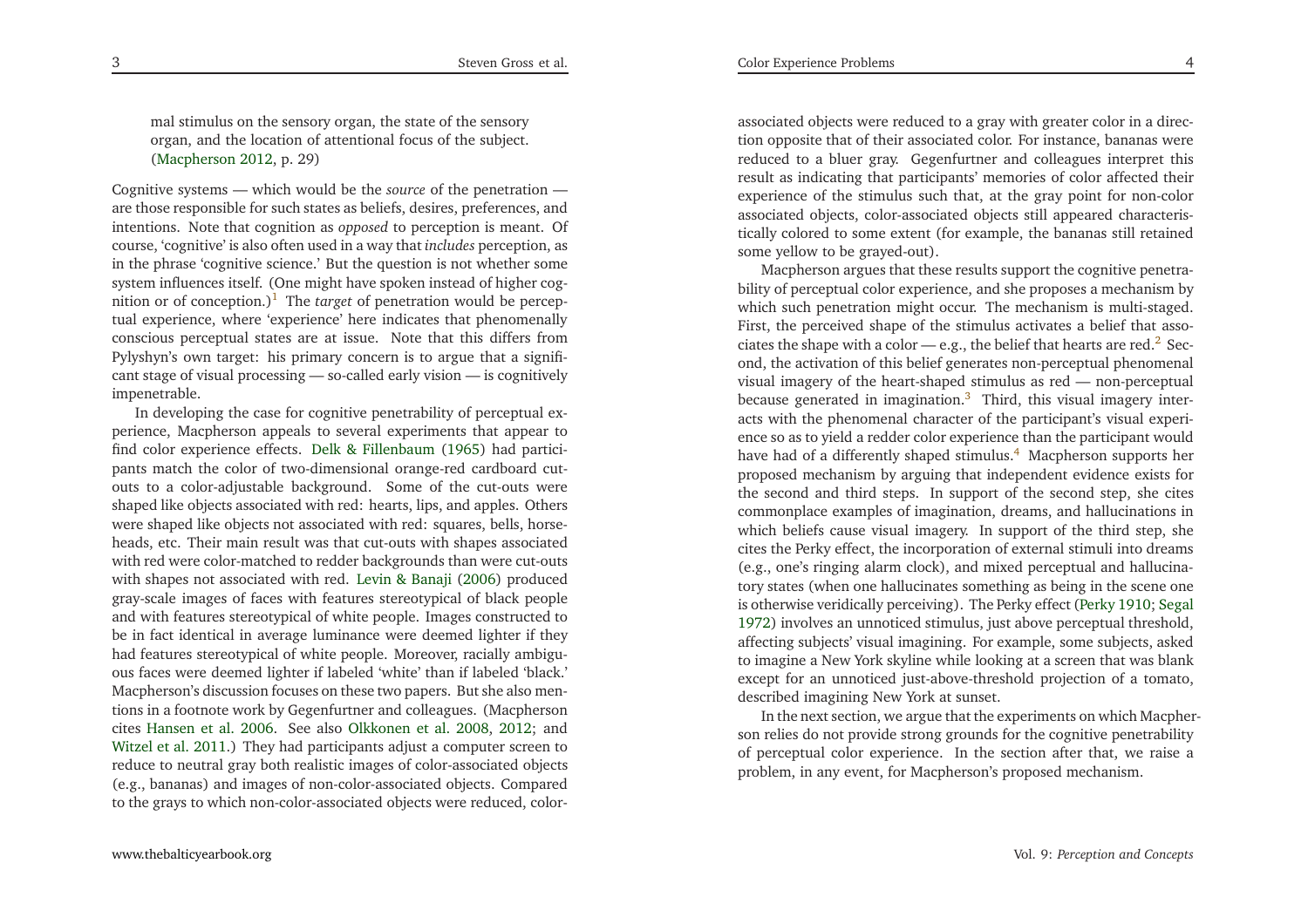5

## **3. PROBLEMS WITH THE CASE FOR COLOR COGNITIVEPENETRABILITY**

The case for cognitive penetrability, based on the cited experiments, can and has been challenged on various grounds. After reviewing some, we will presen<sup>t</sup> further grounds based on experiments we carried out. (See Machery, forthcoming, for <sup>a</sup> review of challenges to cognitive penetrability results more generally. We mention here only those challengeswe have reason to refer back to later.)

 For one, it is unclear whether the results reflect <sup>a</sup> difference in perceptual *experience*, as opposed to perceptual (or, perception-based) *judgment*. To be sure, when participants color-match, the case can seem strong that results are based on their color experiences. But some of these tasks are perceptually difficult — for example, Delk and Fillenbaum had subjects peering through wax paper (intended both to blur the edges between targets and background and to reduce visual acuity) in <sup>a</sup> dimly lit room. The resulting perceptual ambiguity–concerning, what's more, colors that are borderline relative to participants' color categories — could render the colors difficult to discriminate and leave room for perceptual judgment to affect performance. Moreover, Delk and Fillenbaum did not have participants adjust background color themselves; instead, participants told experimenters what adjustments to make. These verbal commands could activate semantic representations of color. Finally, [Zeimbekis](#page-16-13) [\(2013](#page-16-13)) suggests that Gegenfurtner and colleagues' task is subject to an anchoring effect whereby the starting (conventional) color modulates what shall count as gray on that trial. (Note that the task does not involve matching two perceived colors, as in Delk and Fillenbaum, but adjusting <sup>a</sup> stimulus' color to what one considers gray.) That perceptual *judgment* is subject to cognitive penetration is <sup>a</sup>rather different claim from Macpherson's (and uncontroversial).

There is another way, worth highlighting separately, that participants' performance might reflect perceptual judgment. Claims of alleged cognitive penetrability have proven quite fragile when confronted with the possibility of task compliance. Experimental tasks <sup>p</sup>lace participants in <sup>a</sup> situation that encourages them to comply with the perceived demands of the task. It is well-known that even an implicit conception of what the experiment is about can affect performance. [\(Orne](#page-16-14)[1962](#page-16-14)) The worry, then, is that just this may have occurred in the stud-

<span id="page-4-0"></span>ies Macpherson cites. Indeed, in <sup>a</sup> series of papers, Frank Durgin and his students (e.g., Russell & [Durgin](#page-16-15) [2008](#page-16-15); [Durgin](#page-16-16) et al. [2009](#page-16-16) — in response to Bhalla & [Proffitt](#page-15-4) [1999](#page-15-4)) have demonstrated the effects of experimental demand specifically in tasks thought to demonstrate cognitive penetrability of, or more generally top-down effects on, perceptual experience. These demonstrations do not concern specifically the experiments concerning color experience to which Macpherson appeals. But they raise <sup>a</sup> worry more generally for cognitive penetrability claims based on experiments that don't carefully guard against task compli-ance.<sup>[5](#page-15-5)</sup>

 Further, even if stored information associating shapes and colors does affect perceptual *experience* of color, it doesn't ye<sup>t</sup> follow that there is cognitive penetration. For not all top-down effects are cognitive penetration: it matters *where* the information is stored, thus from where the penetration comes. In particular, cognitive penetration requires that the effect originate in beliefs, goals, and the like, not in associations stored elsewhere — for example, in vision itself or in some other relatively modularized system. [Deroy](#page-16-17) [\(2012](#page-16-17)) and [Bitter](#page-15-6) [\(2014\)](#page-15-6) develop this sort of objection in reply to Macpherson. That an effect is top-down but not an instance of cognitive penetration, of course, does not drain it of interest; but it is important to interpret correctly the nature of sucheffects — indeed, all the more so, given their interest.<sup>[6](#page-15-7)</sup>

<span id="page-4-1"></span>Finally, we turn to the challenge that motivated our own experiments. [Firestone](#page-16-18) & Scholl [\(2014](#page-16-18)) sugges<sup>t</sup> <sup>a</sup> strategy for testing topdown claims generally, not just claims of cognitive penetrability. They take their cue from <sup>a</sup> discredited hypothesis concerning El Greco's elongated figures [\(Firestone](#page-16-19) [2013](#page-16-19)) — viz., that they reflect visual distortions owing to astigmatism. This hypothesis can't be right, since, if astigmatism were the cause, it would likewise have distorted the visual appearance of the canvas on which El Greco was painting, cancelling out the supposed effect. Similarly, Firestone and Scholl predict that, where there's <sup>a</sup> top-down effect, the effect should disappear if the means for measuring the alleged effect are likewise subject to the effect. If instead one continues to find an apparen<sup>t</sup> perceptual distortion, then the participant's performance does not reflect <sup>a</sup> top-down effect after all, butrather something else—perhaps task compliance.

For example, [Stefanucci](#page-16-20) & Geuss [\(2009](#page-16-20)) found that holding <sup>a</sup> long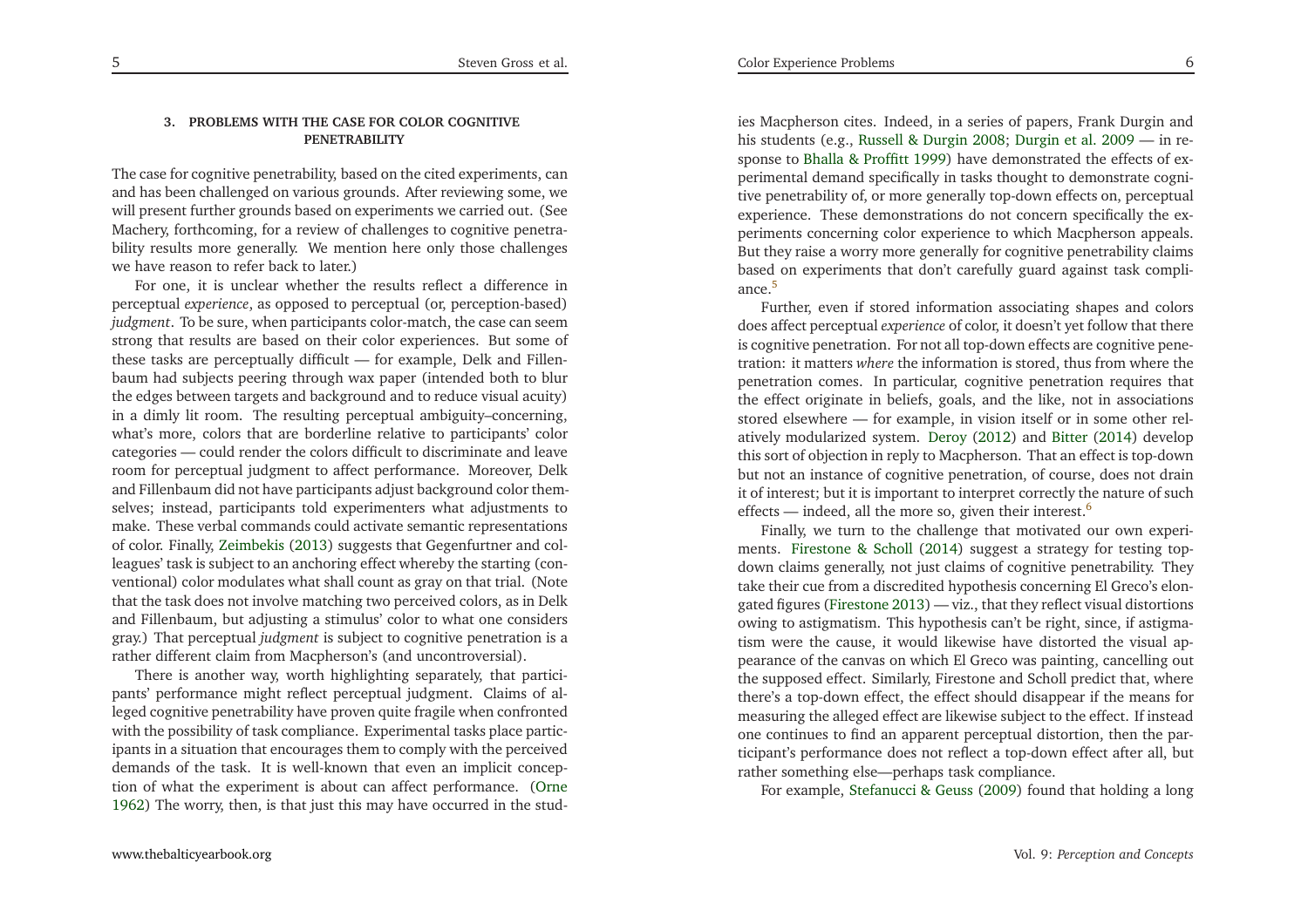pole horizontally makes apertures look narrower — or so they concluded from participants' performance. Firestone and Scholl first replicated their result by having participants turn away from the aperture and tell an experimenter how far to draw out <sup>a</sup> measuring tape so as to equal the width of the aperture. They then repeated the experiment but with the experimenter adjusting, not <sup>a</sup> measuring tape, but an aperture just like the target participants had seen. Their prediction was that, had there been <sup>a</sup> real top-down effect in the replication, the effect should disappear in the second experiment (the aperture used for measurement should likewise look narrower than it is). But the effect did not disappear: participants holding the pole still matched the target aperture to <sup>a</sup> narrower object of comparison than did participants without the pole — in this case to an object of comparison that was an aperture just like the target. This suggests that something else explains participants' performance—likely an effect on *judgment*, perhaps driven by task compliance.

With this in mind, we attempted to apply Firestone and Scholl's strategy to results like those on which Macpherson bases her case. In fact, we made two kinds of attempt. (For details, see below: Appendix, Experiments 1A, 1B, and 2.) In the first, participants were presented two shapes and instructed to indicate which was redder. The colors ranged, in varying degrees across trials, from reddish-orange to red. As for the shapes, there were three conditions: either both were not characteristically red (e.g., bunny, oval), both were characteristically red (e.g., heart, lips), or one was and the other wasn't. Accuracy and response times were recorded. If participants' accuracy and response times in the 'one is/one isn't' condition and the 'both are' condition agreed with each other but differed (in the right way) from those of the 'neither are' condition, this would amount to <sup>a</sup> Firestone-Scholltype result. In the other attempt, we had participants color-match <sup>a</sup> reddish-orange heart to one of two backgrounds. In the first condition, the color-match was to the entire background screen; in the second, it was to <sup>a</sup> larger heart. <sup>A</sup> Firestone-Scholl-type result would have both exhibiting apparen<sup>t</sup> top-down effects like those of Delk and Fillenbaum.

It turned out that our results do not raise <sup>a</sup> Firestone-Scholl-type challenge. But nor do they suppor<sup>t</sup> the conclusion that perceptual colorexperience was cognitively penetrated or even just subject to top-down

effects. In fact they raise <sup>a</sup> more basic challenge. For unlike the case of Firestone and Scholl's examination of Stefanucci and Geuss's results, we failed to replicate the original results. Both experiments had attempts at conceptual replication built-in; but, in each, participants' performance did not sugges<sup>t</sup> that the characteristically red stimuli looked redder than the stimuli that were not characteristically red. In the first experiment, participants' accuracy and response times differed only with the degree of difference in the presented colors. They did not differ across the three shape conditions. Moreover, participants' performance when colors were identical did not display any top-down effect. In 'one is/one isn't' trials with identical colors, participants were at chance in answering the forced-choice question: which is redder? In the second experiment, participants in *both* conditions adjusted the background to <sup>a</sup> color very close to the true one, with no bias towards red. It is particularly striking that we failed to replicate in Experiment 1. With Experiment 2, it was at least *possible* for participants to correctly match the target's true color. But in Experiment 1, it was *im*possible for participants to <sup>g</sup>ive <sup>a</sup> correct answer to the forced-choice question when colors were in fact identical. Arguably, this provided added opportunity for <sup>a</sup> topdown effect — even if only on perceptual judgment. Yet no significanteffect was found.

There are of course many reasons why an attempted replication might fail. But it is worth noting that among the features that made these experiments conceptual — not direct — replication attempts was the use of computer screens rather than Delk and Fillenbaum's cardboard cut-outs viewed in dim lighting through wax paper. We noted earlier that this feature of Delk and Fillenbaum's set-up has been questioned, at least insofar as one wishes to draw conclusions concerning perceptual experience. Indeed, Macpherson [\(2012](#page-16-1), p. 38, fn. 10) herself notes this feature and suggests that "... this detail is unimportant for my discussion of the case. One can imagine the experiment being repeated in modern conditions on <sup>a</sup> computer screen where such paper would not be required." But we carried out that experiment, and our results sugges<sup>t</sup> that perhaps it is not unimportant after all and that the challenge has some support. Parallel remarks hold for our having had participants adjust the background themselves instead of via instructions to an experimenter.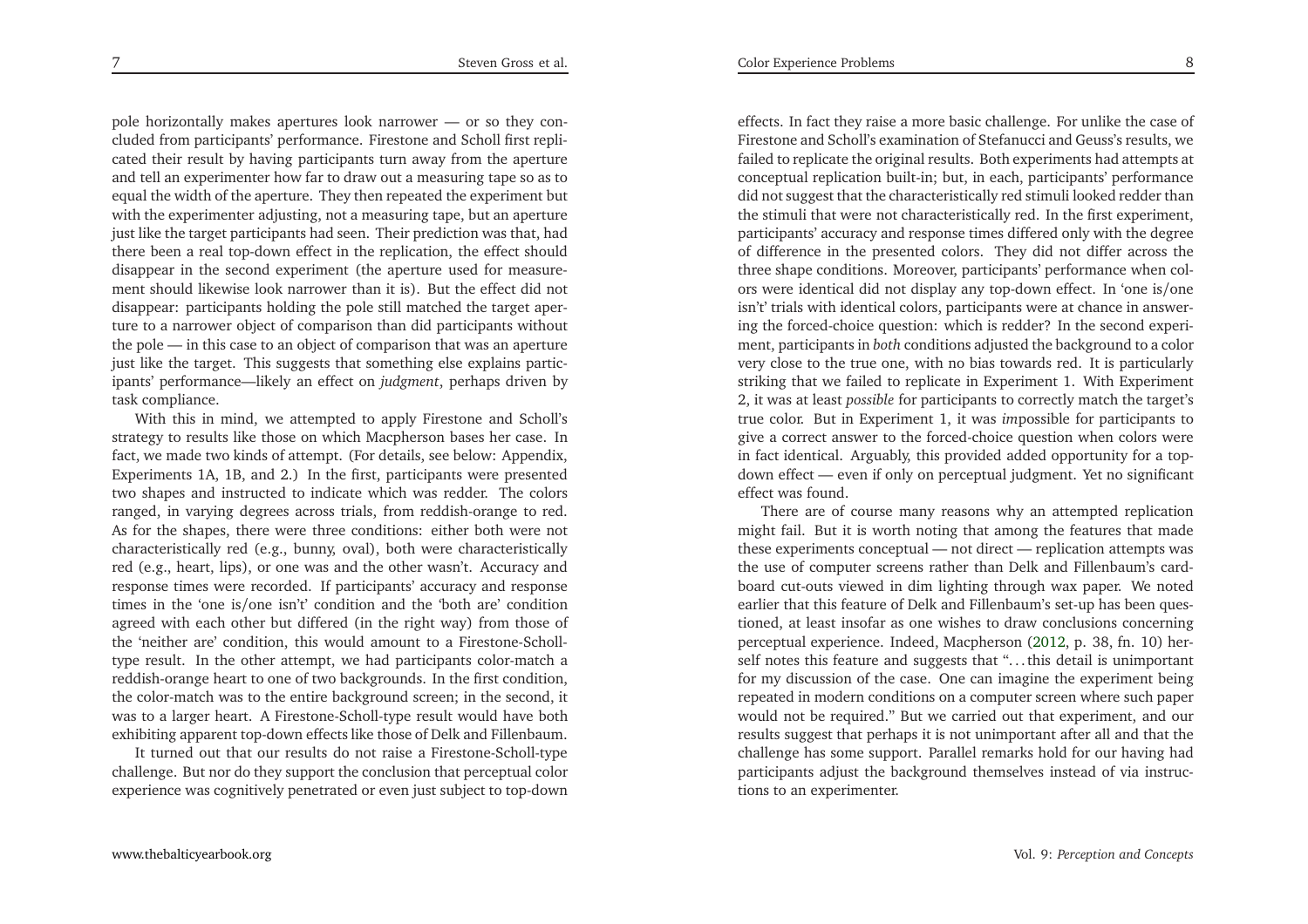Our results are consonant as well with <sup>a</sup> failure of conceptual replication found by Gegenfurtner's group [\(Olkkonen](#page-16-8) et al. [2008](#page-16-8)). Their gray-ou<sup>t</sup> effect mostly vanished when realistic images (photographs) were replaced by uniformly, conventionally colored shapes that matched the shape of the realistic image. (Cf. [Machery](#page-16-6) [forthcoming,](#page-16-6) who discusses more generally the problem of replication failure in studies of cognitive penetrability.) Regarding their failure, however, it might be replied that the replacements for at least some of the more realistic stimuli no longer carried sufficient information to evoke the conventional color. The replacement of their realistic image of an orange, for example, would basically look like <sup>a</sup> uniformly orange disk. Interestingly, Delk and Fillenbaum's heart-shape has <sup>a</sup> direct association withits conventional color driven entirely by border curvature.

That we did not demonstrate task compliance of course does not mean there was none in the original Delk and Fillenbaum experiment. Indeed, differences between our experiments and theirs could perhaps explain our failure to produce <sup>a</sup> Firestone-Scholl-type result. For exam<sup>p</sup>le, participants in Experiment <sup>2</sup> were randomly assigned to just one condition and performed their task in <sup>a</sup> significantly shorter time than did Delk and Fillenbaum's. The opportunity to discern the point of the task was thus greatly reduced. In Experiment 1, the lack of <sup>a</sup> Firestone-Scholl-type result (despite many participants guessing the point of the experiment — see Appendix) could be owing to our not sufficiently indicating which shape was the "target" being "measured" by the other shape. But, because of the replication failure, we did not rerun theexperiment with this feature adjusted.

#### **4. PROBLEMS FOR MACPHERSON'S PROPOSED MECHANISM**

We turn now to Macpherson's proposed mechanism. Suppose there is <sup>a</sup> top-down effect. Does Macpherson's proposed mechanism offer <sup>a</sup> <sup>p</sup>lausible account of how it might occur? We raise <sup>a</sup> worry concerning its required time-course: work on the generation of mental imagery suggests it simply takes too long for Macpherson's mechanism to be <sup>p</sup>lausible. Other work suggests shorter latencies for such top-down effects, but atthe cost of possibly undermining the claim of *cognitive* penetrability.

Macpherson's proposed mechanism, recall, is that the shape of the

stimulus activates <sup>a</sup> belief that relates that shape to <sup>a</sup> color; this causes the generation of <sup>p</sup>henomenal visual imagery, which in turn interacts with color experience generated directly from the stimulus to <sup>y</sup>ield an experience of color other than what one would have had without the top-down effect. Recall also that Macpherson offers independent evidence for the existence of the various stages taken individually: beliefs causing visual imagery in imagination, dreaming, and hallucination; and, for the interaction of non-perceptual visual imagery and perceptual experience, the Perky effect, the incorporation of external stimuli in dreaming, and the <sup>p</sup>lacing of <sup>a</sup> hallucinated object in perceived space. There is room to question how much suppor<sup>t</sup> some of this evidence provides. For example, the causal direction in the Perky effect and in the incorporation of external stimuli in dreaming is opposite to that needed in her account of the cognitive penetrability of color experience. Butthis is not our focus.

Macpherson's mechanism has it that the distorted color experience is produced by the interaction of two experiences: the perceptual color experience generated directly by the stimulus and the non-perceptual visual imagining generated indirectly via the representation of the stimulus' shape that activates the relevant shape-color belief. This means that there are two causal pathways leading to the combined color experience. And these causal pathways may take different times to <sup>y</sup>ield their contributing experiential states. In particular, we should expec<sup>t</sup> the indirect path to take longer. The worry, then, is that we might expec<sup>t</sup> participants to experience <sup>a</sup> *change* in color. For example, they may first experience the heart as reddish-orange, <sup>g</sup>iven the faster direct component, and then experience the heart as redder once the indirect componen<sup>t</sup> arrives. But, as far as we are aware, participants do not repor<sup>t</sup> any such change in color experience.

For this worry to be significant, two points about perceptual thresholds must obtain. First, the difference between the reddish-orange and the final redder color must be above the threshold for noticeable difference (similarly for other cases). Second, the temporal lag must be sufficiently long to allow the subject to first see the one color and then the other. That is, the lag must surpass <sup>a</sup> temporal threshold necessary for perceiving the color change — i.e., necessary for the directlygenerated color to be experienced prior to the <sup>p</sup>henomenal effect of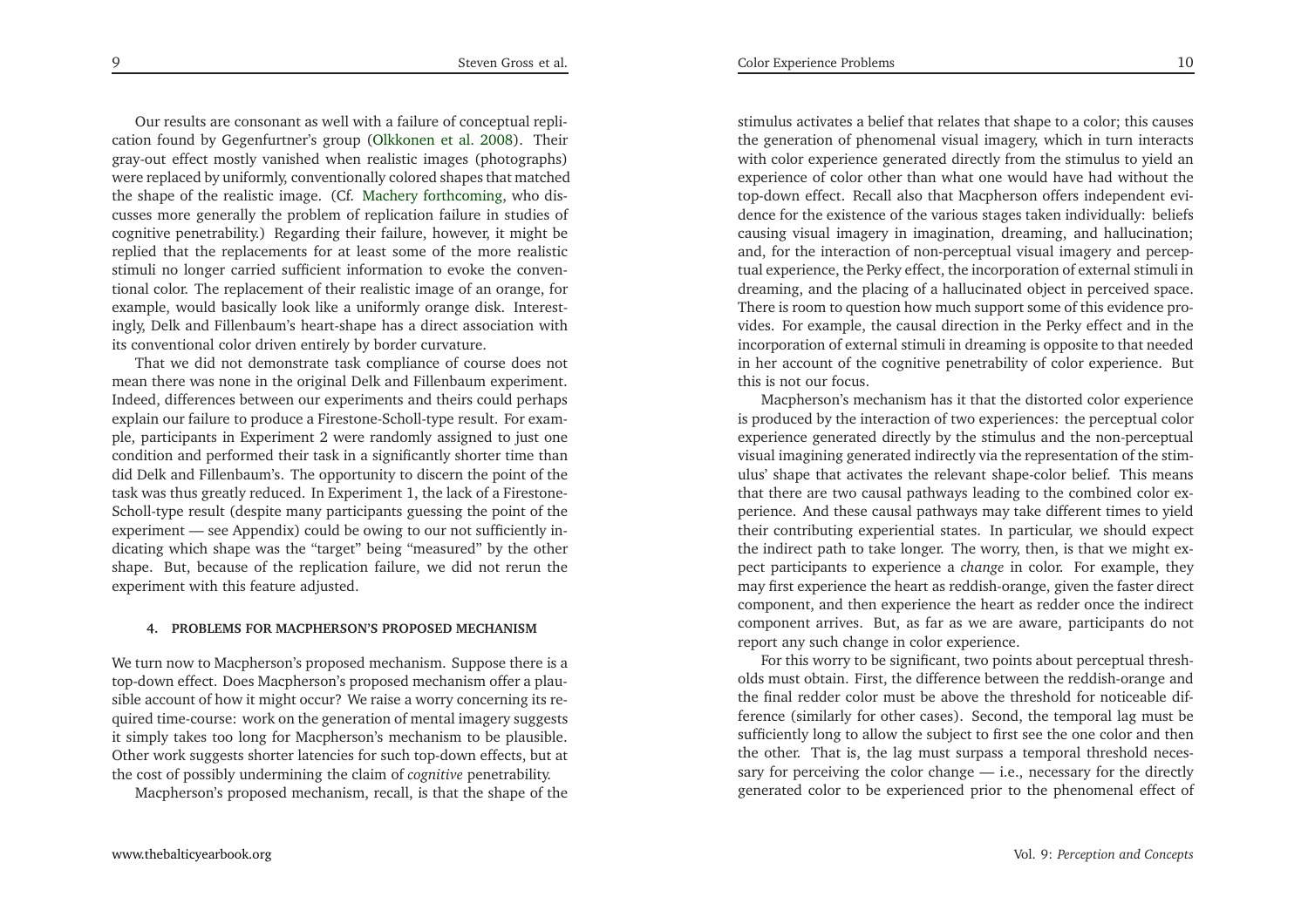imagination. There is in fact some reason to think both points obtain.

Regarding the first: Gegenfurtner and colleagues, on whom Macpherson relies, themselves repor<sup>t</sup> that the distortion in color experience is significantly above perceptual threshold. More specifically, they calculated <sup>a</sup> distortion effect approximately three to five times greater than the minimum difference in color required for discrimination. (Hansen et al. 2006)

 Regarding the second: Various results sugges<sup>t</sup> (1) that the timerequired to generate the visual imagining $^7$  $^7$  would on average exceed 1000ms, and (2) that this would allow participants to experience the directly generated color first, before visual imagining has an effect. We briefly review these results before turning to studies that might sugges<sup>t</sup> otherwise, but at the price of possibly removing the source of penetration from cognition.

Kosslyn et al. [\(1983,](#page-16-21) Experiment 3) had participants read descriptions of and then study various 2-d geometrical line drawings. After covering the drawing, participants were <sup>g</sup>iven <sup>a</sup> cue to construct <sup>a</sup> mental image of it, pushing <sup>a</sup> key when the image was complete. Times ranged from 1100-2200ms, depending on the complexity of the shape. Arguably, <sup>a</sup> 2-d heart-shape is not relevantly simpler than Kosslyn et al.'s simplest shapes — <sup>a</sup> thick cross, <sup>a</sup> triangle embedded in <sup>a</sup> triangle, and two over-lapping squares. Weber and Harnish [\(1974](#page-16-22), Experiment II) had similar results in <sup>a</sup> task that required generating an orthographic image of <sup>a</sup> word from <sup>a</sup> spoken stimulus. Prior to the stimulus, participants were <sup>g</sup>iven <sup>a</sup> number corresponding to letter position. They then had to repor<sup>t</sup> whether the letter imagined in that position was vertically large or not (e.g., 'b' vs. 'a'). Average response times ranged from 1040-1350ms, de[p](#page-15-9)endin[g](#page-15-9) on the cued position. Finally, Brockmole et al. [\(2002\)](#page-15-9) presented <sup>a</sup> partially filled <sup>4</sup>×<sup>4</sup> grid to participants who then, at variable times after offset, had to integrate <sup>a</sup> mental image formed on the basis of that grid with another perceptually presented to them, so as to determine which grid position was left empty after integration. They calculated that the amount of information available in the mental image <sup>p</sup>lateaus at 1300ms, suggesting that 1300ms is required to completely form the image. These three experiments differ in various ways, not least in the content of their imagery. Still, theysugges<sup>t</sup> that 1000ms is <sup>a</sup> <sup>p</sup>lausible lower bound for the average time of

imagery formation.

Would this duration enable participants to experience the directly generated color first? Despite theorists' differing views of perceptual consciousness, we can arrive at <sup>a</sup> reasonable estimate of the time-course of color experience. Prinz [\(2012](#page-16-23), p. 88), who considers intermediatelevel representations modulated by attention sufficient for consciousness, cites [Plendl](#page-16-24) et al. [\(1993](#page-16-24)) for the claim that intermediate-level visual areas respond to color by 100ms and work by [Connor](#page-16-25) et al. [\(2004](#page-16-25)) that records (physiologically) the activation of attention to color by 125ms. [Lamme](#page-16-26) [\(2003](#page-16-26)), who identifies the core neural correlates of consciousness with the presence of recurrent processing in areas supporting early perception, and [Dehaene](#page-16-27) et al. [\(2006\)](#page-16-27), who argue that perceptual consciousness further requires activation of, e.g., prefrontal areas, agree that visual consciousness occurs within 200-300ms of stimulus onset. Thus, if one uses the latencies <sup>g</sup>iven above, 700ms (=1000ms-300ms) constitutes <sup>a</sup> conservative lower estimate of the time-lag between perceptual color consciousness and the formation of mental imagery that would occur in Delk and Fillenbaum's task. This lag would be <sup>p</sup>lausibly more than sufficient for participants to notice <sup>a</sup> change incolor, assuming the difference in color was itself sufficiently large.<sup>[8](#page-15-10)</sup>

<span id="page-7-1"></span><span id="page-7-0"></span>Note that this estimate is conservative, not only because of the bounds on which it's based, but also because it ignores other possible sources of time-lag. Participants need *first* to generate the (not necessarily ye<sup>t</sup> conscious) shape representation that, *second*, activates the concep<sup>t</sup> HEART and *then* the belief that hearts are red. Only *then* does the clock start ticking on the generation, from that, of the visual imagining. *Further*, the interaction of the visual imagining and the directly generated perceptual color experience might itself require some time. But while these may indeed increase <sup>a</sup> lag already <sup>p</sup>lausibly above threshold, we are conservative here in par<sup>t</sup> because the mental imagerytime-course results cited above arguably also include other elements.

The time-lag might also be lengthened if color is processed in perception more quickly than shape. Indeed, our Experiment <sup>3</sup> suggests just this (though cf. Viviani & [Aymoz](#page-16-28) [2001](#page-16-28)). Participants were trained to press one key for certain shapes and for certain colors and to press another key for other shapes and colors. They were then presented colorswithout shapes (swaths without blackened borders) and shapes with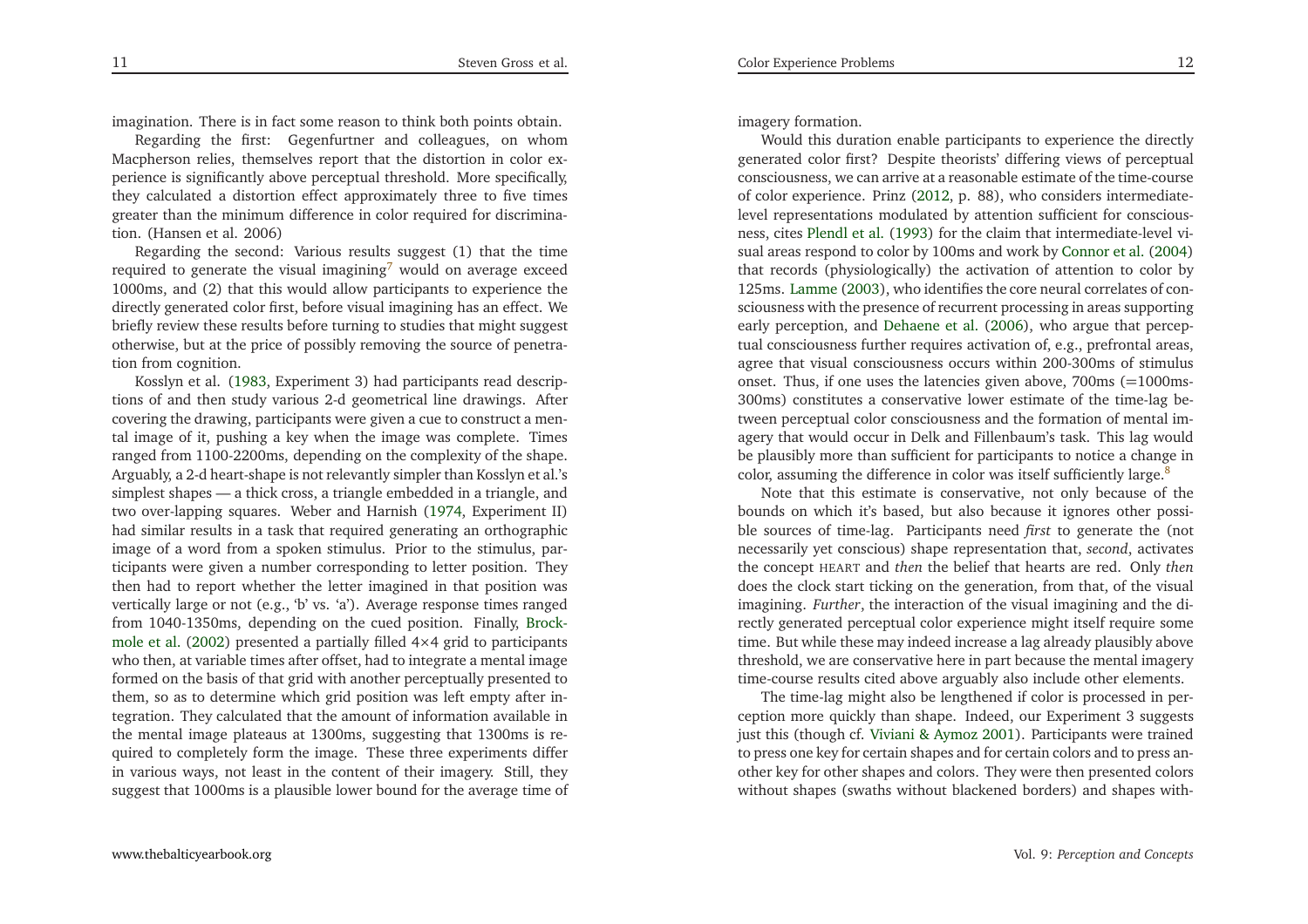out colors. They were also presented stimuli that combined shape and color. Some of these combined stimuli were congruen<sup>t</sup> (the shape and color were associated with the same key); others were incongruent. Regarding incongruent stimuli, some participants were instructed to press the key associated with the shape, others the key associated with the color. Average response times for colors were significantly faster than those for shapes. This suggests that Macpherson's indirect pathway from shape representation to an effect via belief and imagination on color experience — may already start with <sup>a</sup> temporal disadvantage compared to the direct pathway. Interestingly, average response times with incongruent stimuli trended faster for participants instructed to use color association than for participants instructed to use shape association—albeit just beyond statistical significance  $(p = .06)$ , perhaps owing to our smallish sample size. (Also, all but one of the former had faster reaction times than any of the latter.) If such <sup>a</sup> result could be established, this would sugges<sup>t</sup> that color also *dominates* shape in perception. This would be of interest because Delk and Fillenbaum's reddish-orange hearts could be construed as (slightly) incongruent relative to the conventional association of heart-shapes with the color red. Thus, <sup>a</sup> top-down effect driven by this association would need to be sufficiently powerful to overcome the dominance of shape by color.

There is <sup>a</sup> potentially relevant difference, however, between the visual imagery considered in the cited literature and that invoked by Macpherson's mechanism. The results above concern visual imagery that was generated voluntarily, intentionally, and consciously. (Perhaps not in the Weber and Harnish experiment, but let's suppose so to be concessive.) The imagery invoked by Macpherson's model would be generated involuntarily and unconsciously — cf. Macpherson [\(2012](#page-16-1), p. 55). Its *product* might be conscious, but there would be no conscious intention to produce it, nor would one be conscious of the product as an imagining or conscious of the *producing* of it as imagining. Conscious, deliberate mental activity tends generally to be slower and more effortful than involuntary, unconscious activity — as emphasized, for example, in the dual processing literature (Evans & [Frankish](#page-16-29) [2008](#page-16-29); [Kahneman](#page-16-30) [2011](#page-16-30)). Macpherson could thus reply that the involuntary mental imagery her cases involve might possess <sup>a</sup> significantly shortertime-course than voluntary mental imagery.

Involuntary mental imagery has been much less explored than voluntary mental imagery. But there do exist studies that might bear on the question of time-course. Schlack & [Albright](#page-16-31) [\(2007](#page-16-31)), for exam<sup>p</sup>le, trained rhesus monkeys to associate motion direction and static shapes. In this case, motion-sensitive neurons in cortical area MT became shape-selective as well, with similar latencies for each feature. In this case (given the neurons they targeted and the analysis-window they accordingly selected), the latencies were no shorter than 580ms, significantly shorter than our 1000ms lower bound. Followin[g](#page-16-32) Sakai & Miyashita [\(1991](#page-16-32)), Schlack and Albright sugges<sup>t</sup> that the associative learning induces connectivity between motion- and shape-sensitive neurons, so that the motion-sensitive neurons' shape-selectivity is <sup>a</sup> topdown effect whereby the perception of the relevant shape generates motion imagery. The time-course from shape perception to the activation of motion-sensitive neurons would be no doubt significantlyshorter than 580ms.

Do such results suppor<sup>t</sup> Macpherson's mechanism? There are several grounds for caution. First, while it is not the interpretation they favor, Schlack and Albright point out that their results could involve the co-opting of MT-neurons for shape processing rather than <sup>a</sup> top-down influence of existing shape-sensitivity. Second, it is unclear that the shape-sensitivity in MT amounts to conscious imagery. Third, it would be <sup>a</sup> major step (one not considered or taken by Schlack and Albright) to conclude, even if there is <sup>a</sup> top-down generation of conscious imagery, that the learned association is *cognitive* — for example, <sup>a</sup> *belief* that that motion and that shape often co-occur (even assuming rhesus monkeys are capable of belief). It's notable that Schlack and Albright, in supporting their favored interpretation, advert to [Freyd](#page-16-33) [\(1987](#page-16-33)) on representational momentum (our tendency to misperceive <sup>a</sup> moving object as slightly further along in its trajectory). Finke & [Freyd](#page-16-34) [\(1989](#page-16-34)) reject the suggestion that representational momentum involves cognitive penetrability, in par<sup>t</sup> owing to the rapidity of the effect. They take the <sup>p</sup>henomenon to occur within perception itself. Such <sup>a</sup> reply is available regarding other cases of involuntary imagery as well. Printed stimuli, for example, can generate <sup>p</sup>honological representations in skilled readers within 45ms, suggesting that <sup>p</sup>honological imagery would not lag much behind visual <sup>p</sup>henomenology. [\(Orden](#page-16-35) & Kloos [2005](#page-16-35)) But it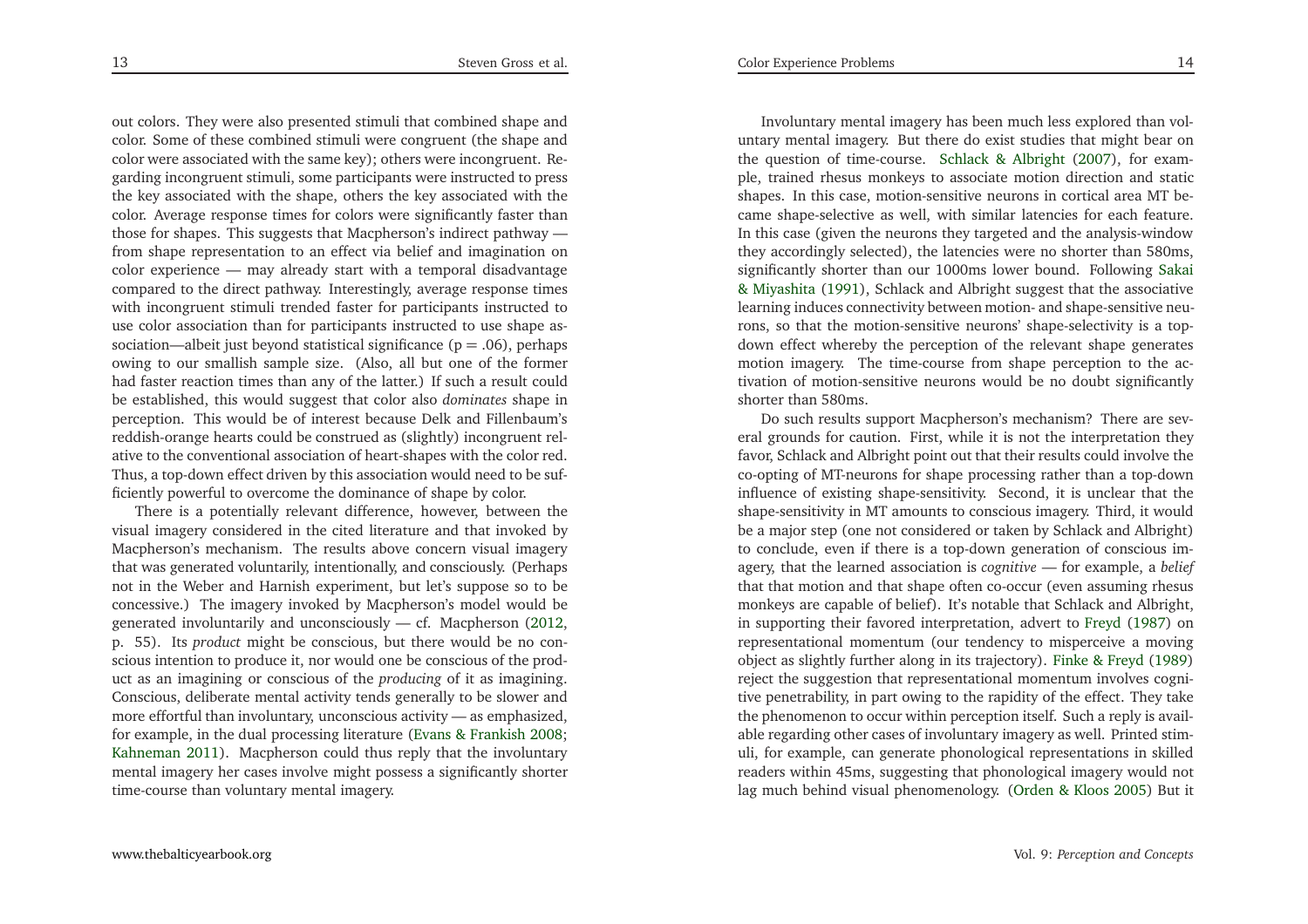is reasonable to maintain that this reflects the workings of an acquiredmodular capacity — or at least not penetration by belief.

Macpherson's mechanism thus arguably faces <sup>a</sup> dilemma: Insofar as the penetration genuinely comes from belief, there is <sup>a</sup> worry that it requires an implausible time-course; whereas insofar as the time-course does not raise problems, it may be implausible that the alleged topdown effect counts as cognitive. This certainly does not constitute <sup>a</sup> knock-down argument. We have not argued that there could not be involuntary imagery originating in belief; indeed, some intrusive imagery suggests otherwise. It remains to be shown, however, that involuntary imagery originating in belief would have an appropriate time-course. Our considerations presen<sup>t</sup> <sup>a</sup> *prima facie* challenge.

We note, finally, that even if the effect in Delk and Fillenbaum's particular experiment was owing to involuntary non-perceptual imagery, the distinct pathways of Macpherson's proposed mechanism would *prima facie* seem to *allow* the non-perceptual imagery to be initiated voluntarily and deliberately, in ways that would not involve the targeted stimulus itself. For example, the non-perceptual imagery could arise in response to an experimenter's reques<sup>t</sup> to imagine that the stimulus is red.[9](#page-15-11) Because the initiation would be independent of the stimulus, the shape wouldn't matter: reddish-orange *squares* should thus look redder in such cases as well. This prediction could presumably be tested. Though we did not attempt such <sup>a</sup> test ourselves, we doubt it would <sup>y</sup>ield an effect (even if the original effect were replicated). After all, one needn't wait upon an experimenter's request: look at something and then see if you can make your experienced color shift by imagining the thing to be <sup>a</sup> different color. If our hunch is correct, Macpherson would need to explain why the effect is *only* found with involuntary imagining. (Cf. [Macpherson](#page-16-1) [2012](#page-16-1), p. 58.) It is unclear how such an explanation would run if the involuntary imagery stemmed from color*beliefs*.

#### **5. CONCLUSION**

Perceptual experience may indeed be cognitively penetrable — perhaps in ways and to extents that matter for questions of justification, objectivity, and normative social theory. But we have argued that argu-

<span id="page-9-1"></span><span id="page-9-0"></span>ments from "one particularly difficult case to account for by those who don't believe that cognitive penetration of perceptual experience can take <sup>p</sup>lace" [\(Macpherson](#page-16-1) [2012](#page-16-1), p. 59) should be treated with caution. The effect is not readily replicated — at least not without changes thatwould strengthen other grounds for skepticism.

We have also raised worries for Macpherson's intriguing proposalconcerning the mechanism by which such cognitive penetration might occur. Our time-course considerations do not *rule out* an indirect path through mental imagery, but they do indicate what sort of further suppor<sup>t</sup> the proposal would need. They thus point in <sup>a</sup> constructive direction if the cognitive penetration of color experience can indeed beestablished.[10](#page-15-12)

#### **APPENDIX**

## **Experiment 1AMethod**

## *Task*

 Each participant performed <sup>a</sup> color comparison task whereby they indicated which of the two stimuli presented simultaneously on each trial was redder than the other. Participants had unlimited time to respond by either pressing 'z' on standard keyboard if they thought the left figure was redder or 'm' if the right. <sup>A</sup> 2s grating mask screen with high spatial frequency was inserted in between trials to remove any lingering visual after-effects. After the experiment, <sup>a</sup> survey questionnaire was administered to the participants probing their awareness of the experiment's hypothesis.

#### *Stimuli*

 Similar but slightly different from those used in the ori[g](#page-16-2)inal Delk & Fillenbaum [\(1965](#page-16-2))'s experiment, stimuli were ten <sup>p</sup>ictures with colors ranging from red to reddish-orange. Five had characteristically red (henceforth CR) shapes (heart, apple, lips, fire extinguisher, stop sign), while the other five had shapes that are not characteristically red (henceforth NCR) (bunny, mushroom, bell, pentagon, oval). This led to three task conditions: those with two CR shapes, two NCR shapes, or one CR and one NCR shape. All stimuli had approximately the same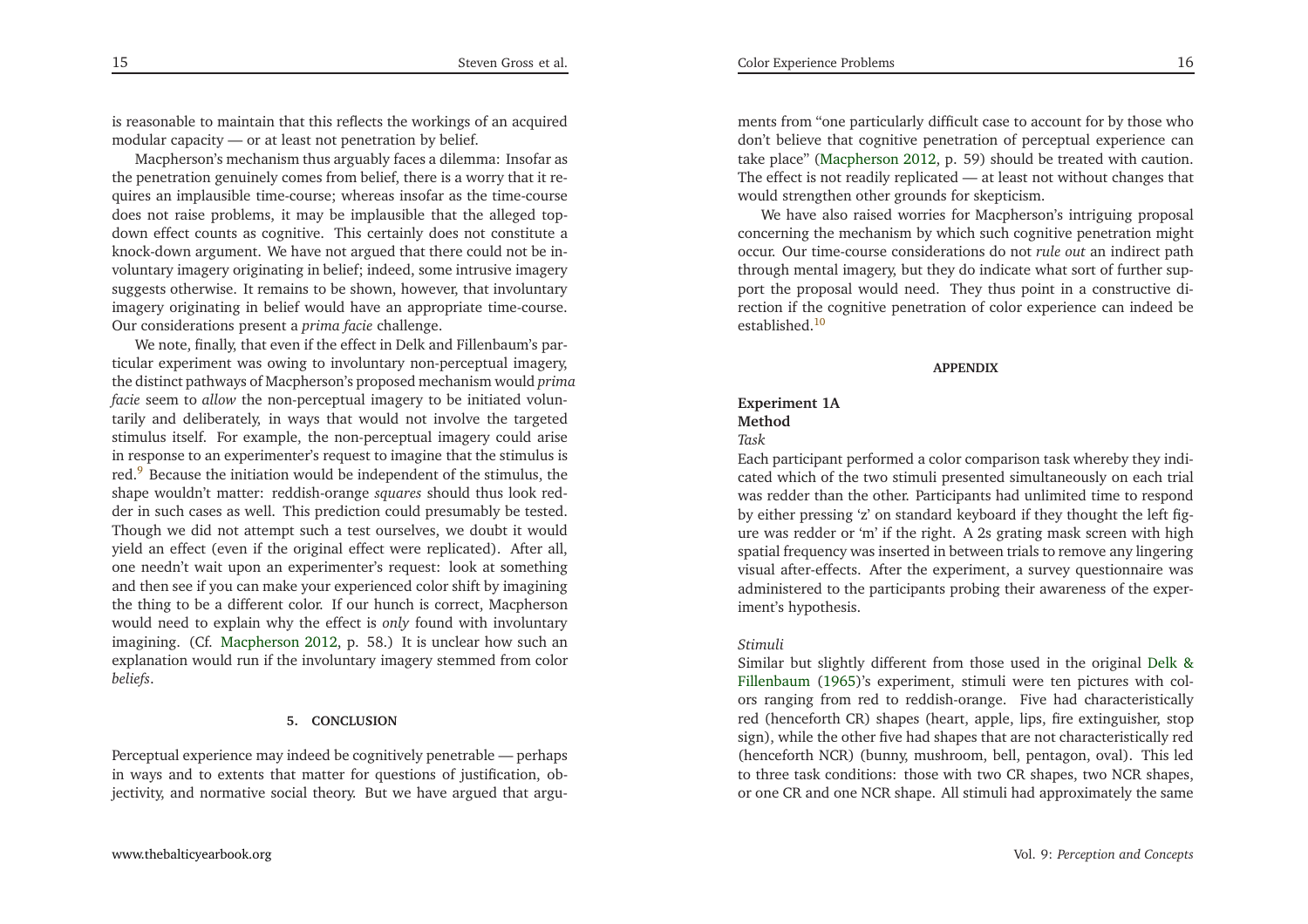surface areas.

Each of the ten figures could appear with any of the <sup>15</sup> color shades, which were created by adjusting the hue value (keeping the brightness and saturation constant) on the color wheel feature of Adobe Photoshop CS2. These 15 hue values were  $0°$  (RGB 255-0-0),  $6°$ ,  $10°$ ,  $11°$ , 12°, 13°, 14°, 15°, 16°, 17°, 18°, 19°, 20°, 21°, and 22°. (We skipped <sup>1</sup>◦-5◦ and <sup>7</sup>◦-9◦ to avoid making the task too difficult. Our intuition and <sup>p</sup>ilot data revealed that it was much more difficult to distinguish between two extremely red <sup>p</sup>ictures. In fact, preliminary data revealed that performance on such trials was at chance level.) Relabeling these hue values as <sup>1</sup>◦-15◦ according to their respective order, we associated these colors with the shapes such that there would be <sup>1</sup>◦, <sup>2</sup>◦, <sup>3</sup>◦, or <sup>4</sup>◦ degree of hue difference between any two figures in <sup>a</sup> stimulus pair. <sup>A</sup> complete set of stimuli conditions (2,750) was then created by combining total number of possible shape pairs (55) with total number of possible hue pairs (50). Two complete sets consisting of 5,500 were divided among <sup>25</sup> subjects such that each participant completed <sup>220</sup>trials in an experiment.



Figure 1: <sup>1</sup> CR (a) and NCR (b) cutouts used in the experiment.

## *Participants*

 <sup>25</sup> JHU undergraduate students with age ranging from 17-24 participated in the experiment for <sup>a</sup> course credit. All had normal or correctedto-normal vision. None were colorblind. The procedure for this and allexperiments reported was approved by the JHU IRB.

## *Experimental Setting*

 The experiment was conducted using Psychopy Builder Software v.1.80.01 (Peirce 2009) on <sup>a</sup> <sup>2010</sup> 13" MacBook Pro LCD Display witha spatial resolution of  $1280 \times 800$  pixels.

#### **Results**

## *Performance Accuracy*

 ANOVA analysis reveals no significant difference in error rate across the three main conditions: CR-NCR, CR-CR, and NCR-NCR (p*>*0.1). Within the CR-NCR condition, t-test analysis reveals no significant difference between 'critical trials' (trials where participants indicated that CR cutouts were redder when in fact the opposite was true) and 'reverse critical trials' (participants indicated NCR as being redder when the opposite was true) (p*>*0.5; mean error rate <sup>=</sup> 0.31 and 0.33 respectively). Using ANOVA and pairwise comparison test with Bonferroni adjustment, we however found significant difference across all degrees ofhue difference (1°, 2°, 3°, 4°) that could exist between any two stimuli (p*<*0.01).



## *Reaction Time*

 Reaction time data shows similar patterns. No significant effect of characteristic redness was found across the three main conditions (p*>*0.5) or across the critical vs. reverse critical trials (p*>*0.1). In contrast to error rate data, no significant RT difference was found among different levels of trial difficulty (p*>*0.5).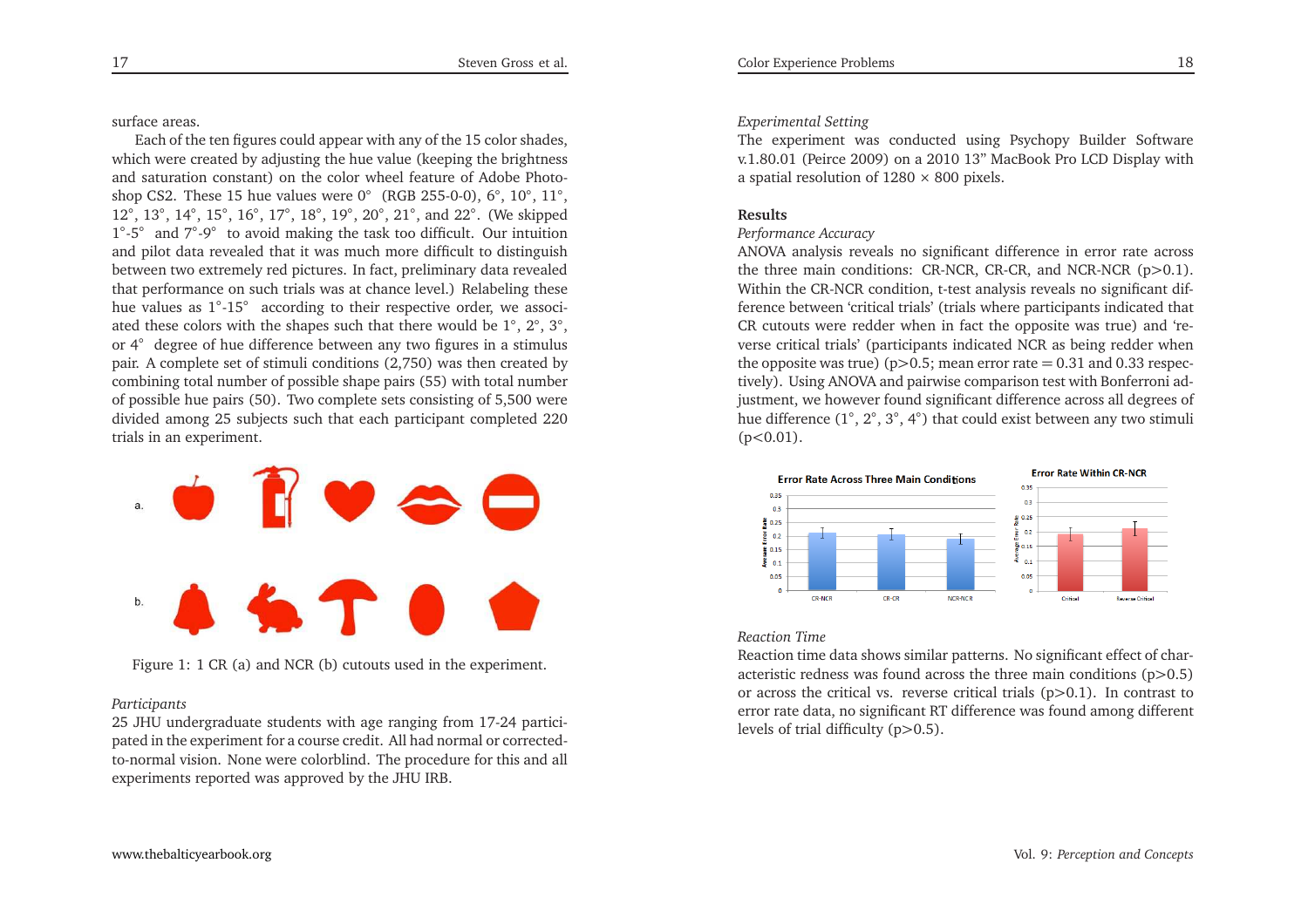

#### *Survey Questionnaire*

 <sup>10</sup> out of <sup>25</sup> participants correctly guessed the hypothesis of the experiment. <sup>A</sup> guess was counted as correct if it made the slightest mention of association with redness of CR stimuli. To our knowledge, previous experiments like this one, including that of Delk and Fillenbaum, did not probe participants to determine if they had guessed the hypothesis. (Levin and Banaji informed participants in advance of the point of theirexperiment.)

## **Experiment 1B**

 Experiment 1A did not contain any trials in which true colors were identical. The smallest difference in hue was just <sup>1</sup>◦ (in Adobe Photoshop). It's not unlikely that this difference was smaller than the effect calculated by Gegenfurtner and colleagues (three to five times greater than the minimum difference required for discrimination — see Hansen et al. 2006). If so, then Experiment 1A contained <sup>a</sup> conceptual replication failure. To be sure, however, we ran Experiment 1B which included trials with identical true colors.

### **Method**

 Similar to experiment 1, excep<sup>t</sup> the hue differences between any two figures in a stimuli pair were now  $0^\circ$ ,  $1^\circ$ ,  $2^\circ$ , and  $3^\circ$ . In addition, only one complete set of 2,750 trials (plus an extra <sup>110</sup> trials) was divided among <sup>13</sup> volunteer participants (aged 21-50), such that each com<sup>p</sup>leted <sup>220</sup> trials.

*Results*

## *Performance Accuracy*

 ANOVA analysis reveals <sup>a</sup> significant difference among the three main conditions (p*<*0.01). However, this significant difference was attributable to participants' superior performance in the NCR-NCR condition over the other two conditions (rather than inferior performance in the CR-NCR). Pairwise comparison tests after Bonferroniadjustment show significant difference between NCR-NCR and CR-NCR (p=0.005), and between NCR-NCR and CR-CR (p*<*0.05), but not between CR-NCR and CR-CR (p*>*0.1). More importantly, in the CR-NCR trials where there is no hue difference between the two cutouts (0◦ trials), participants did not significantly choose one cutout over the other (p=0.1). As with Experiment 1A, no significant difference was found across the critical vs. reverse critical condition for the <sup>1</sup>◦, <sup>2</sup>◦ and <sup>3</sup>◦ trials (p*>*0.1). Significant drop in performance, however, was found as the task became increasingly difficult (p*<*0.01).

## *Reaction Time*

 RTs of Experiment 1B replicated those of 1A. No significant RT difference was found across main conditions (p*>*0.5), task difficulty levels (p*>*0.5), or critical vs. reverse critical trials (p*>*0.1). Participants did not take significantly longer time to choose one shape over the other inthe <sup>0</sup>◦ trials (p*>*0.1).

## *Survey Questionnaire*

<sup>12</sup>/<sup>13</sup> participants correctly guessed the hypothesis of the experiment.

## **Experiment <sup>2</sup>**

## **Method**

## *Task*

 Each participant was randomly assigned one of two different tasks. In the 'Replication' task, participants performed <sup>a</sup> task analogous to thatof the original Delk & [Fillenbaum](#page-16-2) [\(1965\)](#page-16-2) study but on a computer mon-<br>item They were greented with a small uddish suppose has the patent of a itor. They were presented with <sup>a</sup> small reddish orange heart on top of <sup>a</sup> colored display (Fig. 2A) and instructed to change the color of the background using the right and left arrow keys until its color was identical to that of the center foreground heart (see color details below).

In the 'El Greco' task, participants performed the exact same task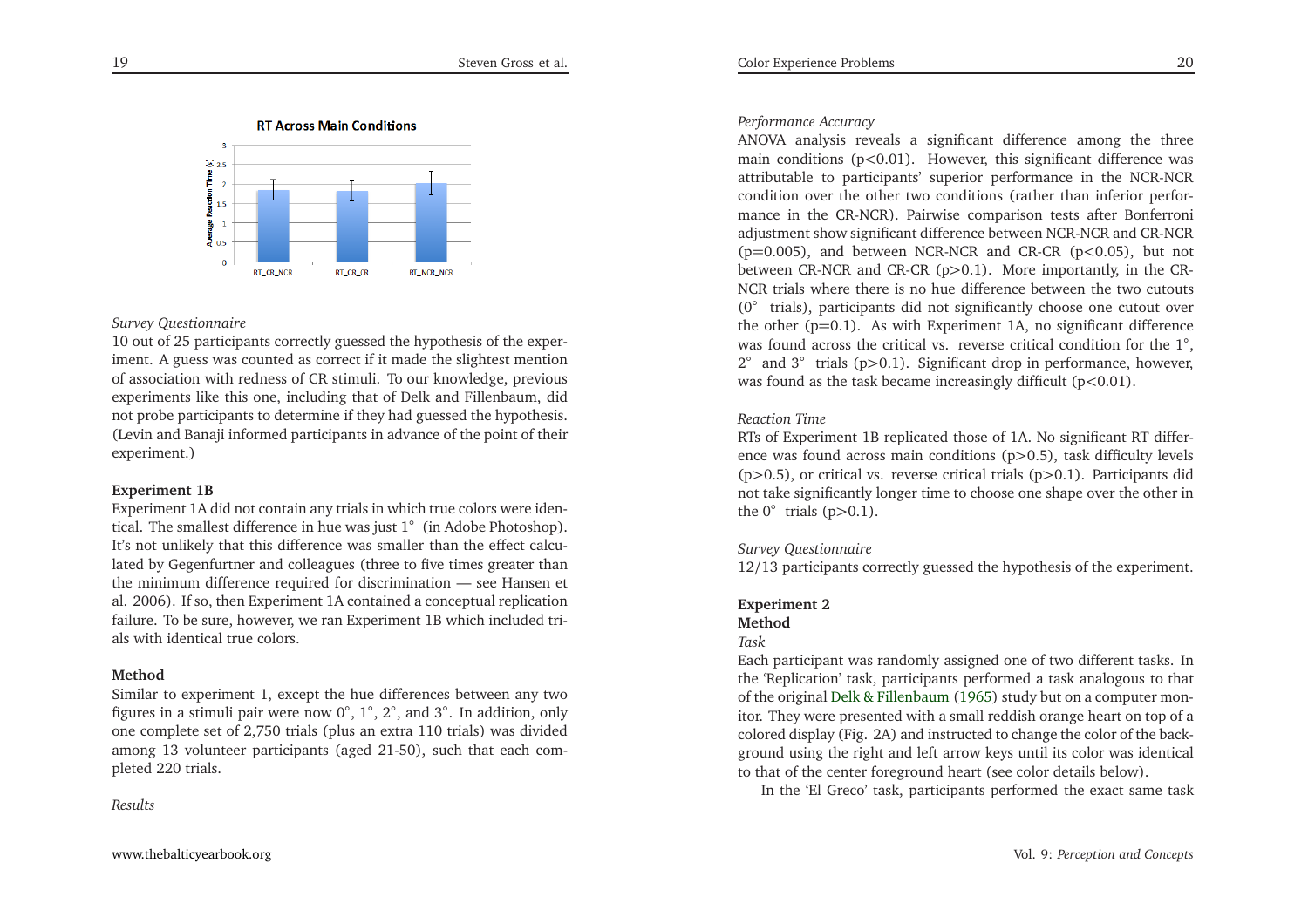but, instead of changing the color of the background of the whole screen, they changed the color of <sup>a</sup> bigger background heart displayed behind the smaller foreground heart (Fig. 2B). The bigger background heart was presented on top of <sup>a</sup> grey background that filled the remainingempty space in the display.



Figure 2: Sample displays from 'Replication' task (A) and 'El Greco' task (B). See text for details.

## *Colors*

 The colors used for the background and foreground hearts were taken from <sup>a</sup> continuum of HSV colors converted to RGB values using the hsv2rgb function from MATLAB Psychtoolbox v3.0.10. The continuum was constructed by setting the V and S values fixed  $(S=0.7990,$ <sup>V</sup>=204.0) and then varying the <sup>H</sup> value from 0.9 to 1.0 and then from0.0 to 0.1 in intervals of .001. (These values were taken from color 0.1 in intervals of .001. (These values were taken from color wheels used elsewhere in the color working memory literature — e.g., Emrich and Ferber 2012. <sup>S</sup> and <sup>V</sup> values were kept constant across all colors insofar as the computer color rendering is faithful to these values — see [Bae](#page-15-13) et al. [2014](#page-15-13).) This <sup>y</sup>ielded <sup>a</sup> continuum of colors that spanned from <sup>p</sup>ink to orange (Fig. 3). These colors were the ones subjects cycled through when pressing the left and right arrow keys. What is typically considered standard 'red' — defined here as the <sup>H</sup> value returned by the rgb2hsv function for the RGB triplet of pure red ([<sup>1</sup> <sup>0</sup> <sup>0</sup>]) — is at the middle at the <sup>H</sup> value of 0, depicted in Fig. <sup>3</sup> by the lefttriangle.

 The color used for the foreground heart, following the method of Delk and Fillenbaum, was <sup>a</sup> reddish-orange hue, arbitrarily determinedto be significantly more orange than true red but not so much that it

was saliently distinguishable from red. Because of the limitations of the colors that can be produced on <sup>a</sup> computer monitor, we could not replicate the original study's colors exactly. The color of the foregroundsquare can be seen in the right triangle in Fig. 3.

As is visible from Fig. 2, we included <sup>a</sup> dark grey outline around the heart to simulate the fact that in the original study there was an actual <sup>p</sup>hysical distance between the foreground and the background and hence <sup>a</sup> possible shadow to define the edges of the foreground. If this outline was not introduced, <sup>p</sup>ilot data showed that the task was in fact trivial and participants easily achieved perfect performance on thetask.

 The color of the background heart in the 'El Greco' experiment and of the entire background in the 'Replication' experiment was set to start at <sup>a</sup> random color above or below the true color of the foreground heart. Whether it was above or below was counterbalanced across subjects, but was fixed to be at least <sup>20</sup> color values away from the true foreground color in the randomly assigned direction. The grey backgroundin the 'El Greco' experiment was  $RGB = [125\ 125\ 125]$ .



Figure 3: Continuum of colors used in the experiment. Right triangleis the true color of the foreground heart. Left triangle is 'true' red.

## *Participants*

 <sup>10</sup> participants were tested on the 'El Greco' experiment and <sup>9</sup> participants on the 'Replication' experiment. Ages ranged from 16-40 years of age and all had normal or corrected-to-normal vision with no color blindness. Each participant performed either the 'El Greco' or the 'Repli-

[www.thebalticyearbook.org](http://www.thebalticyearbook.org/)

21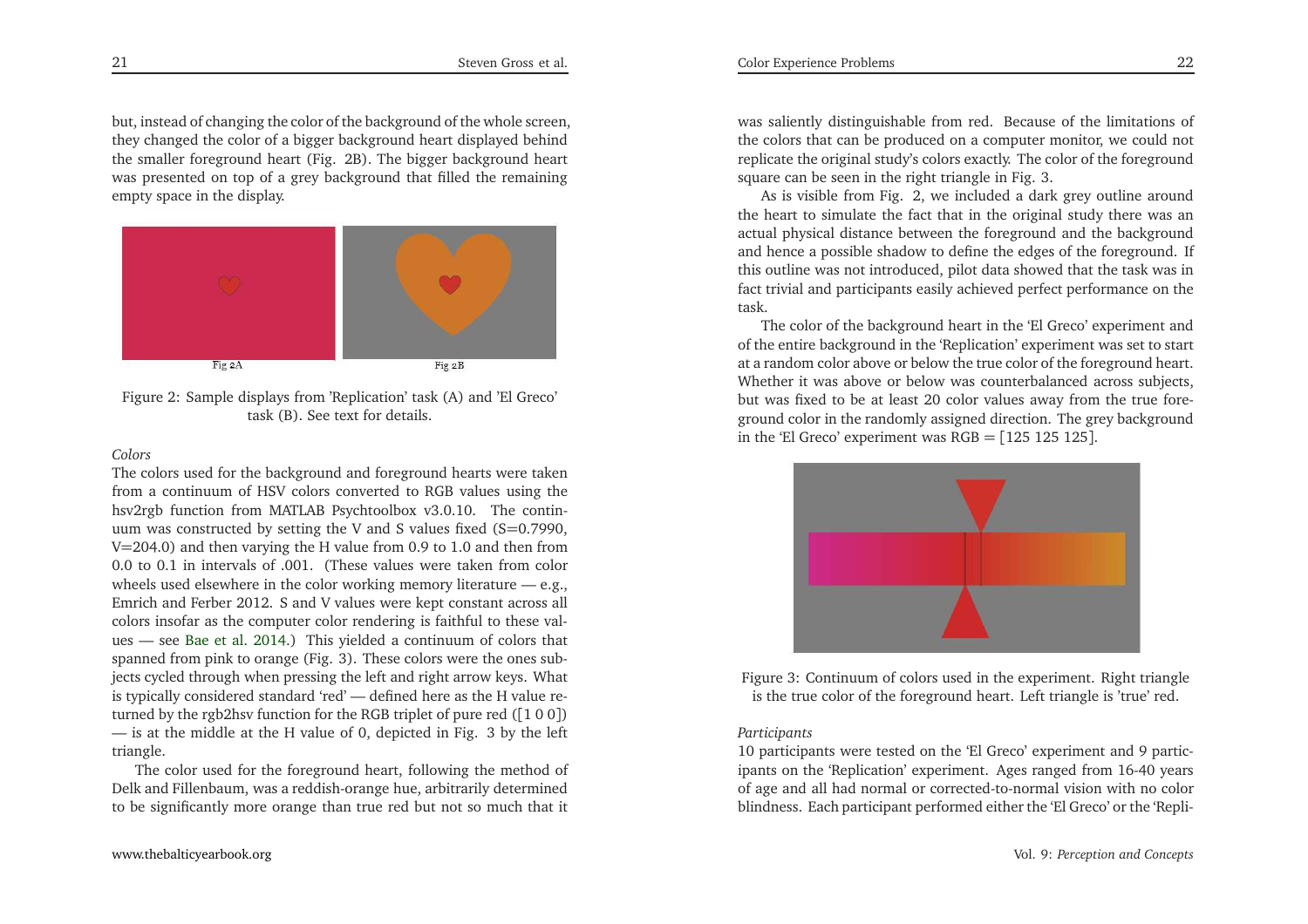cation' experiment once, performing only <sup>a</sup> single trial.

## *Computer Monitor*

 Both experiments were administered on <sup>a</sup> 2009 15" MacBook Pro LCDDisplay with a spatial resolution of  $1440 \times 900$  pixels.

## **Results**

 The main finding was that participants were in general very good at the task, always selecting <sup>a</sup> color close to the true one, with no systematic bias. <sup>A</sup> two-tailed t-test showed that the mean color response did not significantly differ from the foreground heart's true color in either experiment (p *<sup>&</sup>gt;* .05 for both). Because the 'Replication' experiment did not replicate the pattern of results from the original study, it is not surprising that we did not observe the expected pattern of results in the'El Greco' version.



Figure 4: Mean response color for each experiment. Error bars reflect 95% confidence interval. Red line is the true color of the foregroundheart (i.e. the "correct answer").

## **Experiment <sup>3</sup>**

## **Method**

#### *Participants*

 <sup>10</sup> participants, aged <sup>22</sup> to <sup>31</sup> years old, participated in the Color vs. Shape task. Five participants were randomly assigned to the "Shape Trump" condition and five participants were randomly assigned to the "Color Trump" condition. All subjects had normal or corrected-to-normalvision with no color blindness.

## *Stimuli*

All images were presented on <sup>a</sup> 13" MacBook Pro using Psychopy software. [\(Peirce](#page-16-36) [2008](#page-16-36))

 The "shape only" stimuli consisted of black outlines of circles, diamonds, triangles, and squares. There was no fill for the "shape only" stimuli, which resulted in the appearance of <sup>a</sup> white shape on <sup>a</sup> white background. All "shape only" stimuli were adjusted to be approximatelythe same size on the laptop screen (approximately 4" by 4").

The "color only" stimuli consisted of rectangular color swaths of green, red, blue, and yellow that did not have any outline. The swath measured 5" by 2" on the laptop screen. The green swath had an RGB value of 0-204-0; the red swath had <sup>a</sup> RGB value of 255-0-0; the blue swath had an RGB value of 0-0-255; the yellow swath had an RGB valueof 255-255-0.

The colored shapes, or combined stimuli, were made from combining the colors from the swaths with the outlines from the shape stimuli. These combined stimuli were colored and had distinct black outlines todesignate them as colored shapes as opposed to the color swaths.

Participants were explicitly told before starting the experiment that they would see shapes (black and white, outlined shapes), colors (rectangular swaths with no outline) and colored shapes (colored shapes outlined in black) in the experiment. They were instructed that the rectangle of color was not one of the target shapes, and that only the four outlined shapes that were practiced (circles, diamonds, triangles, and squares) denoted shape stimuli.

## *Task*

Participants were randomly assigned to one of two conditions: either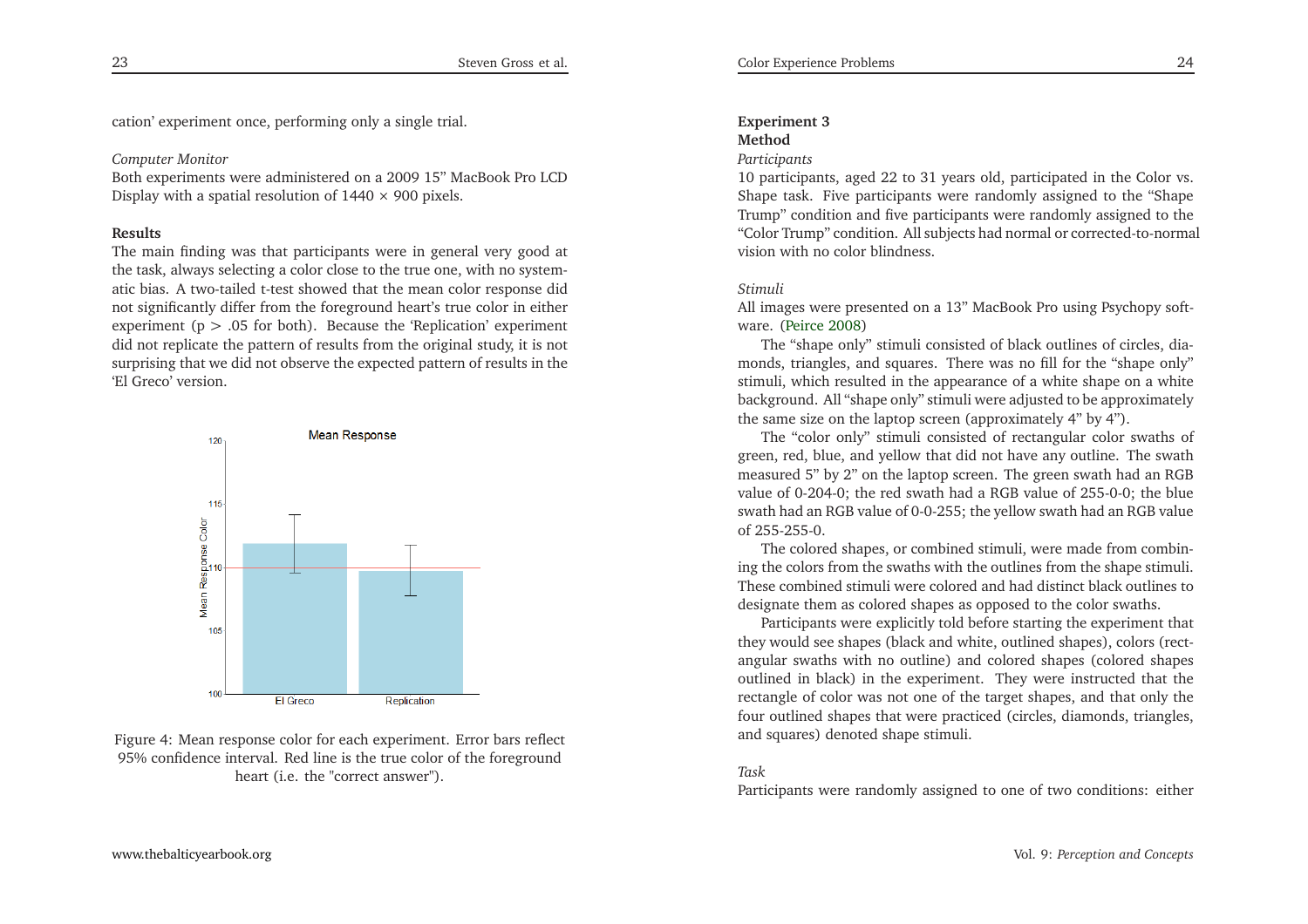the "Shape Trump" condition or the "Color Trump" condition. All subjects sat in <sup>a</sup> quiet room to participate in and were <sup>g</sup>iven <sup>a</sup> 13" MacBook Pro on which to complete the experiment. The experimenter remained in the room the entire time to explain the experiment and answer anyquestions that the participant may have had during the experiment.

Participants were <sup>g</sup>iven written and spoken instructions that they were going to <sup>p</sup>lay <sup>a</sup> game with two rules — <sup>a</sup> shape rule and <sup>a</sup> color rule — and that their responses would be based on these two rules. Participants were instructed to make their responses as quickly as possible, while still being accurate.

First, all participants learned the "shape" rule, where they were instructed to press "z" when they saw either <sup>a</sup> circle or diamond and press "m" when they saw <sup>a</sup> triangle or square. Participants then practiced theshape rule in isolation for <sup>20</sup> trials.

Next, all participants learned the "color" rule, where they were instructed to press "z" when they saw either <sup>a</sup> green or red color swath, and press "m" when they saw <sup>a</sup> blue or yellow color swath. Participantsthen practiced the color rule in insolation for <sup>20</sup> trials.

Then, participants were instructed that they were going to need to combine the two rules to finish <sup>p</sup>laying the game. They were told that they would see <sup>p</sup>lain shapes (and use the shape rule to respond), <sup>p</sup>lain color swaths (and use the color rule to respond), and colored shapes. For the consistent colored shapes (e.g. <sup>a</sup> green circle), participants were told to respond according to the previously learned rules. For the inconsistent colored shapes (e.g. blue circle), participants in the Shape Trump condition were instructed to respond using the learned shape rule. In other words, the shape rule would always trump the color rule for inconsistent stimuli. Participants in the Color Trump condition were instructed to respond using the learned color rule for inconsistent stimuli. In other words, the color rule would always trump the shape rulefor inconsistent stimuli.

The combined stimuli (shape only, color only, and colored shapes) were presented randomly to the participants, who were reminded to respond as quickly as possible while still being accurate. Each individual image was shown <sup>a</sup> total of three times, for <sup>a</sup> total of 72 trials: <sup>12</sup> shape only stimuli, <sup>12</sup> color only stimuli, 24 congruen<sup>t</sup> colored shapes, 24 incongruent colored shapes.

#### **Results**

*Shape and Color Isolation Trials*

 Because all participants learned and completed trials for both the shape only and color only rules in the exact same way, the data from both Shape Trump condition participants and Color Trump condition participants were combined for the analysis of the shape vs. color isolation data. For all participants, the average number of correct responses forthe shape-only stimuli was 19 out of 20 trials  $(SD = 0.82)$  and the aver-<br> $\sim$ age number of correct responses for the color-only stimuli was 19.2 outof 20 trials  $(SD = 1.32)$ . These averages did not differ significantly from chance. The average reaction time for the shape-only stimuli was 0.98seconds (SD = 0.35), while the average reaction time for the color-only stimuli was  $0.68$  seconds (SD = 0.24). These reaction times are statisti-<br>stable different from sock that  $(x, 0.93)$  measuring that nonlinear times cally different from each other  $(p = 0.03)$  suggesting that participants'<br>weather that we cannot in its participants for the participants' then reaction times were significantly faster for the color-only stimuli thanthe shape-only stimuli.

## *Shape Trump vs. Color Trump Conditions*

 Baseline responses for shape-only and color-only stimuli were excluded from analyses since they did not reflect any sort of combination of rules in the game, and these trials were duplicates of the shape-only and color-only data reported above. Within the Color Trump and Shape Trump conditions, congruen<sup>t</sup> and incongruent trials were collapsed together into combined stimuli. This was done to ge<sup>t</sup> <sup>a</sup> more general<sup>p</sup>icture of participants' performance within each condition.

On average, participants in the Color Trump condition go<sup>t</sup> 46.8 outof 48 trials correct (SD = 0.84), and participants in the Shape Trump condition answered correctly for an average of 43 out of 48 trials (SD $=$  5.83). These averages did not differ significantly from each other (p  $= 0.19$ ; however, this may have been due to an outlier in the Shape Trump condition that strongly influenced the standard deviation. The trend suggests that the number of correct responses in the Color Trump condition is likely to be greater than the number of correct responsesin the Shape Trump condition.

The average reaction time for participants in the Color Trump condition was 1.11 seconds (SD = 0.36), and the average reaction time<br>for participants in the Chana Trump are dition area 1.74 seconds (SD for participants in the Shape Trump condition was  $1.74$  seconds  $\text{(SD =}$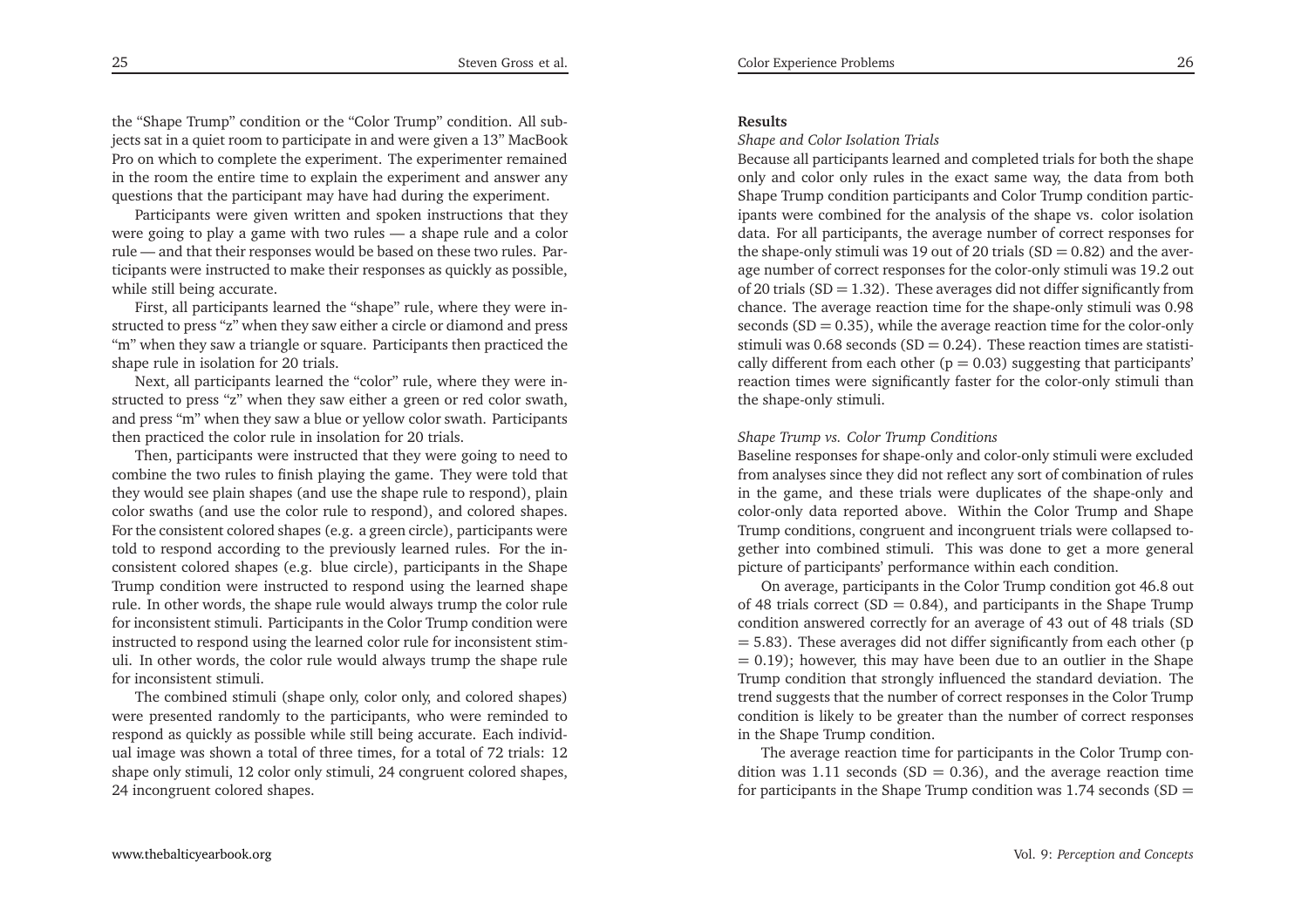<span id="page-15-13"></span><span id="page-15-12"></span><span id="page-15-9"></span><span id="page-15-6"></span><span id="page-15-4"></span><span id="page-15-1"></span>0.52). Although these reaction times did not quite differ significantlyfrom each other ( $p = 0.056$ ), the trend again suggests that, the reaction times of the participants in the Color Trump condition are likely fasterthan the reaction times of participants in the Shape Trump condition.

Restricted to incongruent trials, the average reaction time for participants in the Color Trump condition was  $1.11$  seconds (SD = 0.84), and the average reaction time for participants in the Shape Trump condition was 1.76 seconds  $(SD = 1.52)$ . Again, the reaction times did not quite differ significantly from each other  $(p = 0.06)$ . But, in ad-<br>differential in a connection times it was also the secondary dition to the trend in average reaction times, it was also the case that all but one of the participants in the Color Trump condition had faster reaction times than participants in the Shape Trump condition. Perhapsthis could sugges<sup>t</sup> that color dominates shape in perception.

#### <span id="page-15-11"></span><span id="page-15-2"></span>**Notes**

<sup>[1](#page-3-0)</sup>We won't take up how best to characterize the perception-conception distinction. Cf. [Burge](#page-16-37) [\(2010\)](#page-16-37). Some such distinction is required for the question of cognitive penetrability even to arise, at least as standardly formulated.

*[2](#page-3-1)*In laying out her model, Macpherson concentrates on steps two and three, not mentioning step one — but presumably only because it's so obvious. There's perhaps <sup>a</sup> question whether the perceived shape of the stimulus *alone* activates the belief. Perhaps the perceived color of the stimulus <sup>p</sup>lays <sup>a</sup> role as well. (This needn't be <sup>a</sup> conscious color perception. But if it were, this would add grist to the mill for our time-course worry.) Delk and Fillenbaum's stimuli were not red, but reddish-orange. But perhaps <sup>a</sup> color sufficiently similar to the associated color is required to generate the effect. This could be tested by seeing whether white heart-shapes, for example, have <sup>a</sup> <sup>p</sup>inker appearance than white squares. Note that Gegenfurtner and colleagues' interpretation of their result suggests that the effect should obtain for gray. Even if <sup>a</sup> sufficiently similar color is notnecessary, however, it could still <sup>p</sup>lay <sup>a</sup> role.

*[3](#page-3-2)*When we spea<sup>k</sup> of <sup>a</sup> mental image, we shall always mean something with <sup>p</sup>henomenal character, i.e. conscious (experiential). We follow Macpherson [\(2012](#page-16-1), p. 50-1) incounting the states thus generated in imagination as non-perceptual.

*[4](#page-3-3)*Macpherson [\(2012](#page-16-1), pp. 50, fn. 16, and 51-2) suggests that, rather than posit two interacting <sup>p</sup>henomenal states (one perceptual, one not), we might posit one <sup>p</sup>henomenal perceptual state that results from the interaction of vision and imagination. As we'll see, this does not affect our time-course argument. Macpherson's reason for suggesting this way of characterizing things is that "it doesn't seem <sup>p</sup>lausible to sugges<sup>t</sup> subjects are aware of two states or two <sup>p</sup>henomenal characters." But her own examples — mentioned presently in the main text —might indicate that one can be in two such states without being aware of it. Note, by the way, that it's crucial that the resulting state be <sup>a</sup> <sup>p</sup>henomenal *perceptual* state. It does not establish the cognitive penetration of perceptual experience to show that cognition can generate <sup>a</sup> non-perceptual <sup>p</sup>henomenal state that <span id="page-15-10"></span><span id="page-15-8"></span><span id="page-15-7"></span><span id="page-15-5"></span>co-occurs with <sup>a</sup> perceptual <sup>p</sup>henomenal state—even if the subject of the non-perceptual state confuses it for <sup>a</sup> perceptual state. The cognitive penetration of visual imaginationis not <sup>a</sup> controversial claim (cf. Macpherson [2012](#page-16-1), p. 51).

Color Experience Problems

<span id="page-15-0"></span><sup>[5](#page-4-0)</sup>It's important that the perceived task demand affect perceptual judgment—or at least not perceptual experience. Otherwise, one might conclude that task compliance is itself <sup>a</sup> form of cognitive penetrability. Studies that seemed to unmask top-down claims would then rather have simply eliminated the top-down effects, not shown them to have beenabsent in the original experiments.

*[6](#page-4-1)*Given the particular reasons Levin and Banaji's claims are of interest, it's worth mentioning <sup>a</sup> further worry about their results — viz., that it seems their stimuli were not in fact uniform in their actual color features. To <sup>y</sup>ield identical *average* luminance, Levin and Banaji of necessity created *local* differential shading across their face-stimuli, which could affect perceptions and judgments of lightness. Firestone and Scholl (forthcoming) have now verified that the resulting low-level perceptual effects account for Levin andBanaji's results.

<span id="page-15-3"></span>*[7](#page-7-0)*Or to generate the total <sup>p</sup>henomenal state that incorporates the <sup>p</sup>henomenal contribution of imagination — see n. <sup>4</sup> above.

*[8](#page-7-1)*Indeed, we considered testing whether participants could notice color differences three to five times above threshold introduced into stimuli 700-1500ms after onset. But the psychologists considered <sup>a</sup> positive result too obvious for it to be worth thus utilizingour limited resources.

*[9](#page-9-0)*The voluntary imagery's effect in such an experiment would have to be confined to the experience of the stimulus, so that the experienced background color is not also affected — as perhaps it could be were the experimenter to reques<sup>t</sup> simply that one imagine red. Similarly, Macpherson's account of Delk and Fillenbaum's results must involve, not just the generation of red imagery, but imagery that affects *only* the experienced color of the, e.g., heart-shaped stimuli, *not* also that of the background. Cf. Macpherson [\(2012](#page-16-1), p. 51).

 *[10](#page-9-1)*This paper grew out of projects in Gross and Flombaum's course on "Thought and Perception." Our thanks to the other course participants. Thanks also to Gi-Yeul Bae, Joel Pearson, Brenda Rapp, and Robert Wiley. Special thanks to Fiona Macpherson for the stimulation of her wonderfully thorough and pellucid paper. Finally, thanks to JurgisSkilters and the other organizers of the excellent Riga conference.

#### **References**

- Bae, G.-Y., Olkkonen, M., Allred, S. R., Wilson, C. & Flombaum, J. I. 2014. 'Stimulusspecific variability in color working memory with delayed estimation'. *Journal of Vision*14: 1–23.
- Bhalla, M. & Proffitt, D. R. 1999. 'Visual–motor recalibration in geographical slant perception'. *Journal of Experimental Psychology: Human Perception and Performance* 25, no. 4: 1076–96.
- Bitter, D. 2014. 'Is low-level visual experience cognitively impenetrable: <sup>A</sup> critical analysisof some of the purported best evidence'. This volume.

Brockmole, J. R., Wang, R. F. & Irwin, D. E. 2002. 'Temporal integration between visual